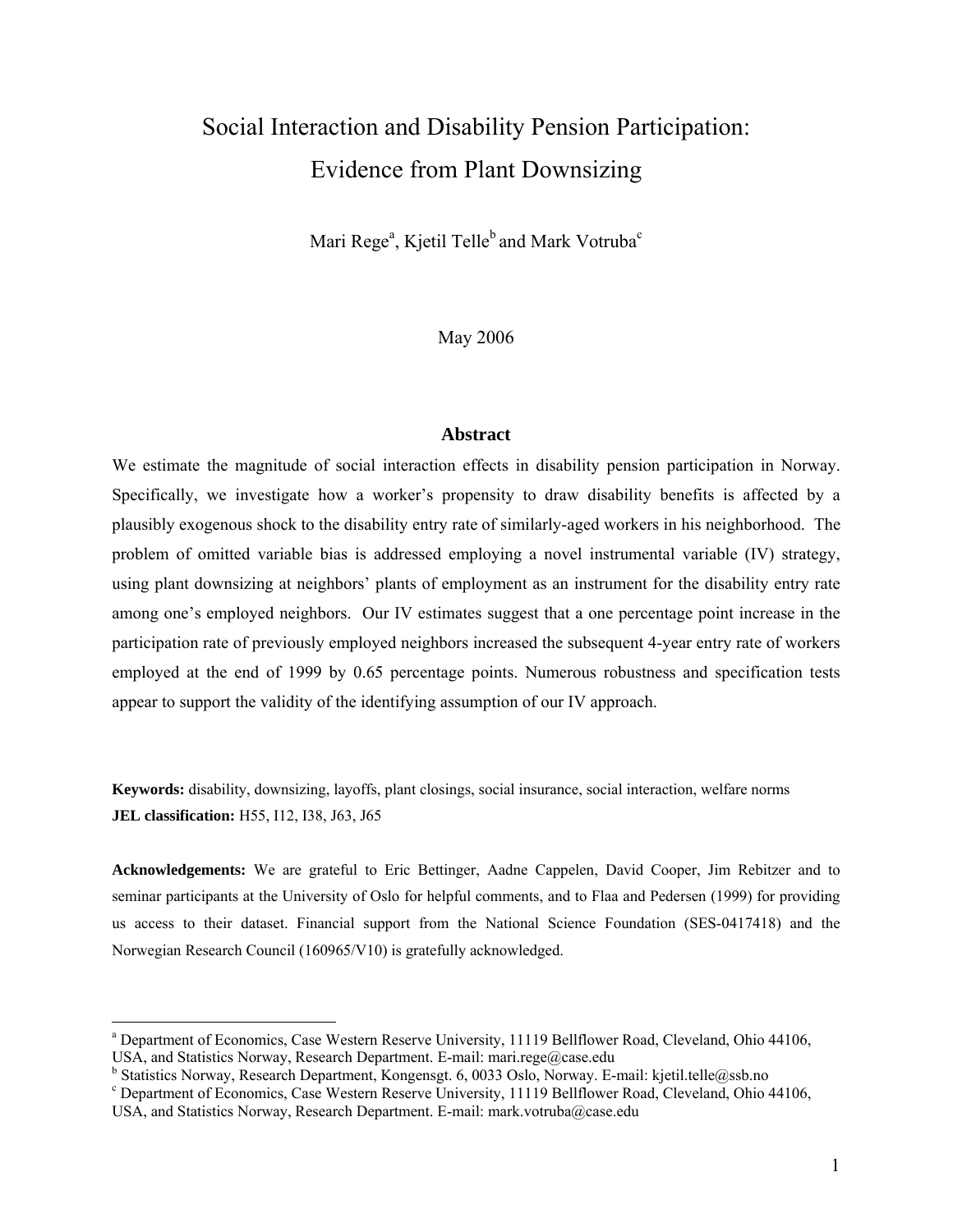#### **1. Introduction**

1

Between 1980 and 1999, the share of non-elderly adults receiving disability benefits in the United States increased 60 percent to 4.7 percent.<sup>1</sup> Across the OECD as a whole, disability participation rates increased 36 percent over the period, to 6.4 percent. The dramatic growth in disability participation rates has important implications for national productivity and the public financing of disability benefit programs.<sup>2</sup> In 1999, disability benefit payments comprised 1.4 percent of GDP in the U.S. and 2.5 percent of GDP across countries in the European Union. Thus, understanding the determinants of disability participation is becoming an increasingly important issue for policy makers.

Notably, the substantial growth in disability rolls has occurred despite any change in the prevalence of self-reported disabilities (e.g. Burkhauser et al. 2001; Cutler and Richardson 1997). On the other hand, convincing evidence exists that economic conditions affect disability participation. Black, Daniel and Sanders (2002) demonstrate that the coal boom and subsequent bust had a large impact on disability participation in coal-producing states. Moreover, Autor and Duggan (2003) show that both the demand for low-skilled workers and the disability insurance replacement rate affect the participation of high school dropouts. These studies strongly demonstrate that utilization of disability programs is not solely determined by health status.<sup>3</sup>

In this paper we empirically investigate the magnitude of social interaction effects in disability pension (DP) participation in Norway. Specifically, we investigate how a worker's propensity to draw DP is affected by a plausibly exogenous shock to the disability entry rate of similarly-aged workers in his neighborhood.A large and growing empirical literature suggests an important role for social interactions in many behavioral outcomes including teenage childbearing (Crane 1991), educational attainment (Sacerdote 2001; Hoxby 2000; Lalive and Cattaneo 2005 ), saving decisions (Duflo and Saez 2003), criminal activity (Case and Katz 1991; Glaeser, Sacerdote and Scheinkman 1996; Katz , Kling and Liebman 2001; Ludwig, Duncan and Hirschfield 2001; Kling, Ludwig and Katz 2005) and welfare participation among ethnic minorities (Bertrand, Luttmer and Mullainathan 2000; Aizer and Currie 2004) . If social

<sup>&</sup>lt;sup>1</sup> Statistics on disability program use and expenditures obtained from OECD (2003).

<sup>&</sup>lt;sup>2</sup> Throughout this paper, we employ the colloquial expressions "on disability" and "disability participation" to refer to the utilization of disability pension benefits.

 $3$  See Rupp and Stapleton (1995) and Stapleton et al. (1998) for related studies on the impact of economic climate of DI application and receipt.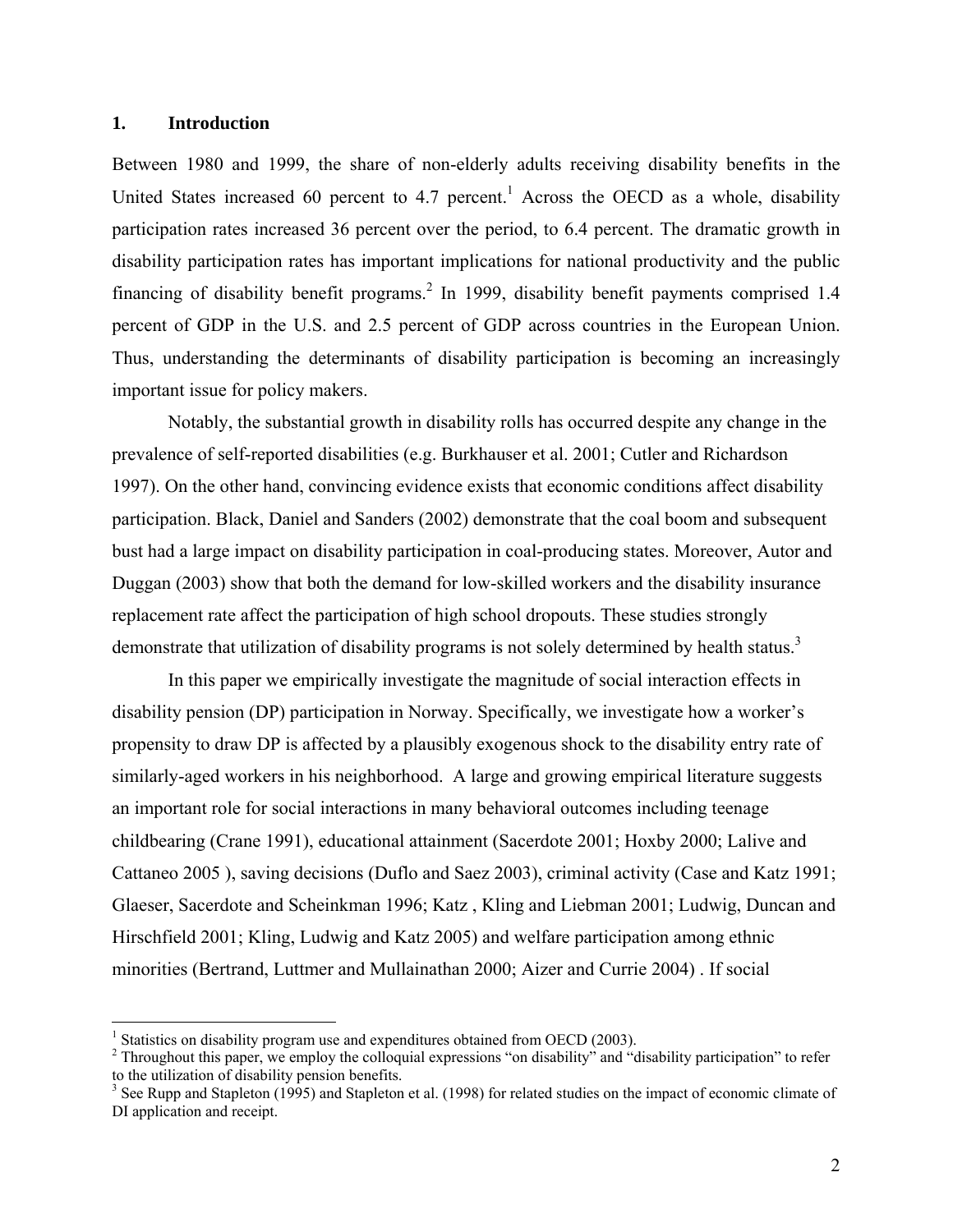interaction effects exist in the context of disability insurance, it could help explain the wide variation in disability participation across geographic areas and over time. Moreover, knowing the magnitude of such effects is critically important for predicting the impact of policy, demographic changes and economic shocks on disability participation rates.

In the context of disability participation, social interaction effects could potentially operate through a number of mechanisms. For example, social norms against disability participation could reduce the desirability of participating by imposing a utility cost in the form of social stigma (Moffitt 1983; Lindbeck, Nyberg and Weibull 1999).<sup>4</sup> However, the magnitude of this stigma is expected to decline as the disability participation rate among one's peers increases, thereby increasing one's incentive to apply for disability. In this way social interaction effects give rise to a *social multiplier* that amplifies the effect of policy changes and economic shocks on aggregate participation rates (see e.g. Brock and Durlauf 2001; Glaeser and Scheinkman 2003). Any change that *directly* affects individuals' rate of disability use will have an additional *indirect* effect through the influence that one's participation has on others.

Identifying social interaction effects in observational data is complicated by problems of omitted variable bias.<sup>5</sup> Peers are likely similar in ways unobservable in data and are also likely subject to similar unobserved shocks. In this paper, the problem of omitted variable bias is addressed employing a novel instrumental variable (IV) strategy similar to the "partial population intervention" approach suggested by Moffitt (2001). Specifically, our strategy hinges on the empirical observation that plant downsizing events have a substantial effect on disability entry rates (Rege, Telle and Votruba 2005). We therefore use plant downsizing at neighbors' plants of employment as an instrument for the disability participation rate among one's previously employed neighbors. The intuition behind this approach is that, if social interaction effects exist, then neighborhoods disproportionately hit by plant downsizing should exhibit a relative increase in disability entry rates, even among workers who were not themselves directly affected by downsizing.

 $\overline{a}$ 

<sup>&</sup>lt;sup>4</sup> Social norms are only one possible channel through which social interaction effects might operate in DI participation. As described in section 2, two other possibilities are leisure complementarities and information exchanges.

<sup>&</sup>lt;sup>5</sup> Manski (1993, 1995) catalogs the range of estimation problems in observational studies of social interaction effects, though our terminology varies somewhat from his. In particular, Manski refers to the *social interaction effects,* which we intend to estimate, as *endogenous effects*.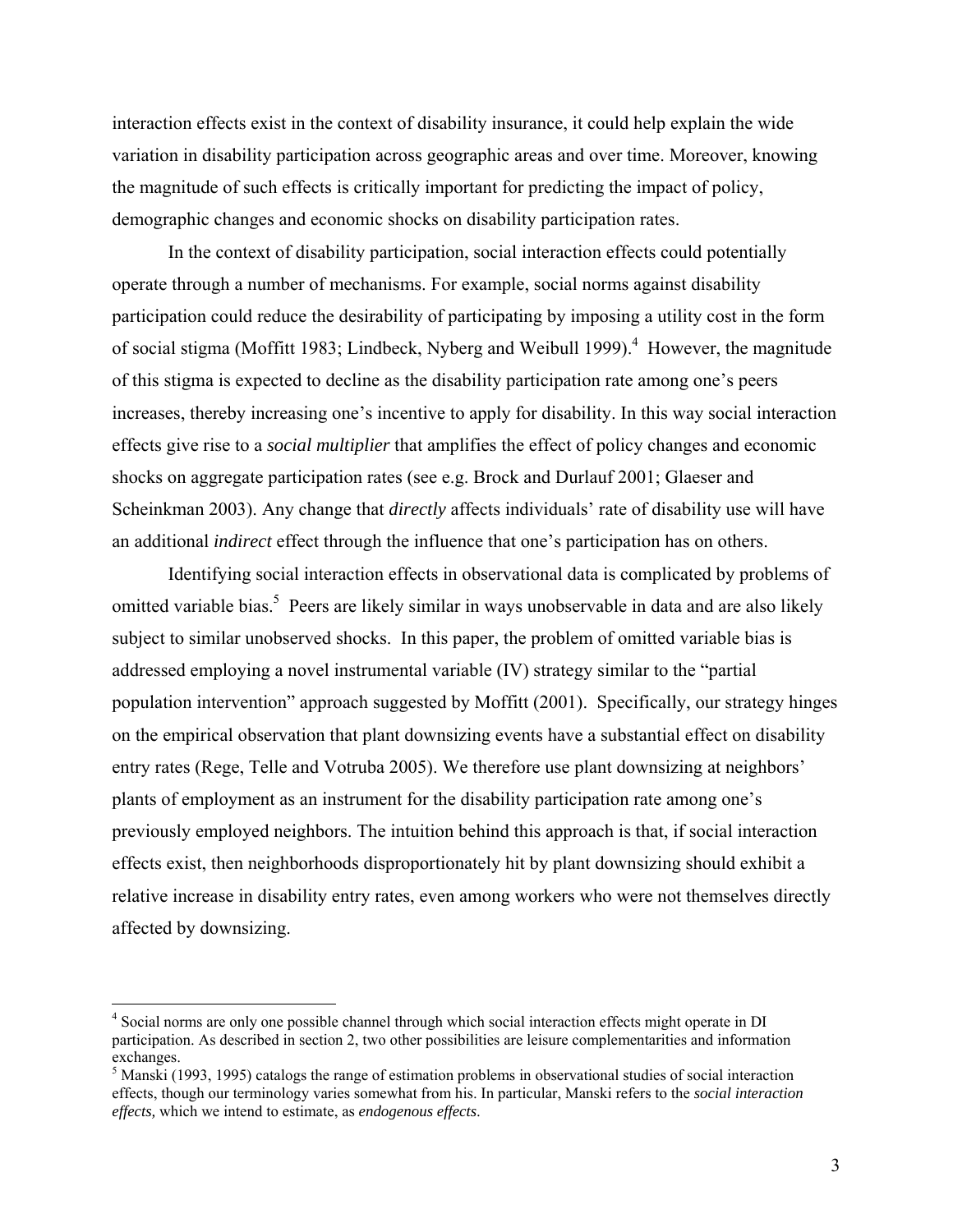Social interaction effects estimated under this IV strategy will not suffer from omitted variable bias provided downsizing rates in neighbors' plants of employment are uncorrelated with unobservable determinants of DP participation. This identifying assumption is potentially problematic because layoffs concentrated within a particular neighborhood could reflect a decline in local economic opportunities. Alternatively, plant downsizing may be concentrated in neighborhoods populated by persons with higher propensities to utilize DP. The richness of our data, an 11-year panel dataset containing socio-economic information, employment data, and disability participation records for every person in Norway, makes it possible to conduct numerous robustness and specification tests of the validity of our identifying assumption.

 Our analysis indicates that social interaction effects play an important role in DP participation. Our IV estimates suggest that a one percentage point increase in the participation rate of previously employed neighbors increased the subsequent 4-year entry rate of workers employed at the end of 1999 by 0.65 percentage points, an increase of approximately 10 percent. This has important policy implications. It suggests that if a policy or an economic shock has the direct effect of inducing 100*x* percent of the working population to enter DP, then, due to social interaction effects, the indirect effect will increase entry by an additional  $0.65(1-x)x$  percentage points. Our results also suggest that social norms towards disability participation affect the magnitude of the social interaction effects. This lends empirical support to concerns about the potential development of "welfare cultures" arising from poorly designed disability insurance programs.

## **2. Social Interaction Effects**

1

The logic of social interaction effects rests on notions of utility interdependence. That is, when one's peers engage in a particular behavior, it can potentially affect one's own utility from engaging in that behavior. In the context of disability participation, this interdependence could operate through at least three channels: social norms, information and leisure complementarities.

Disability participation is likely affected by social norms regarding "appropriate" participation behavior.<sup>6</sup> Coleman (1990) defines a social norm as a rule of behavior that is enforced by social sanctions, which can take the form of stigma. Social interaction effects arise if social norms are conditional in nature, that is, when the stigma associated with not adhering to a

<sup>&</sup>lt;sup>6</sup> See Moffitt (1983), Besley and Coate (1992) and Lindbeck, Nyberg and Weibull (1999) for theoretical models of social norms and economic incentives in the welfare state.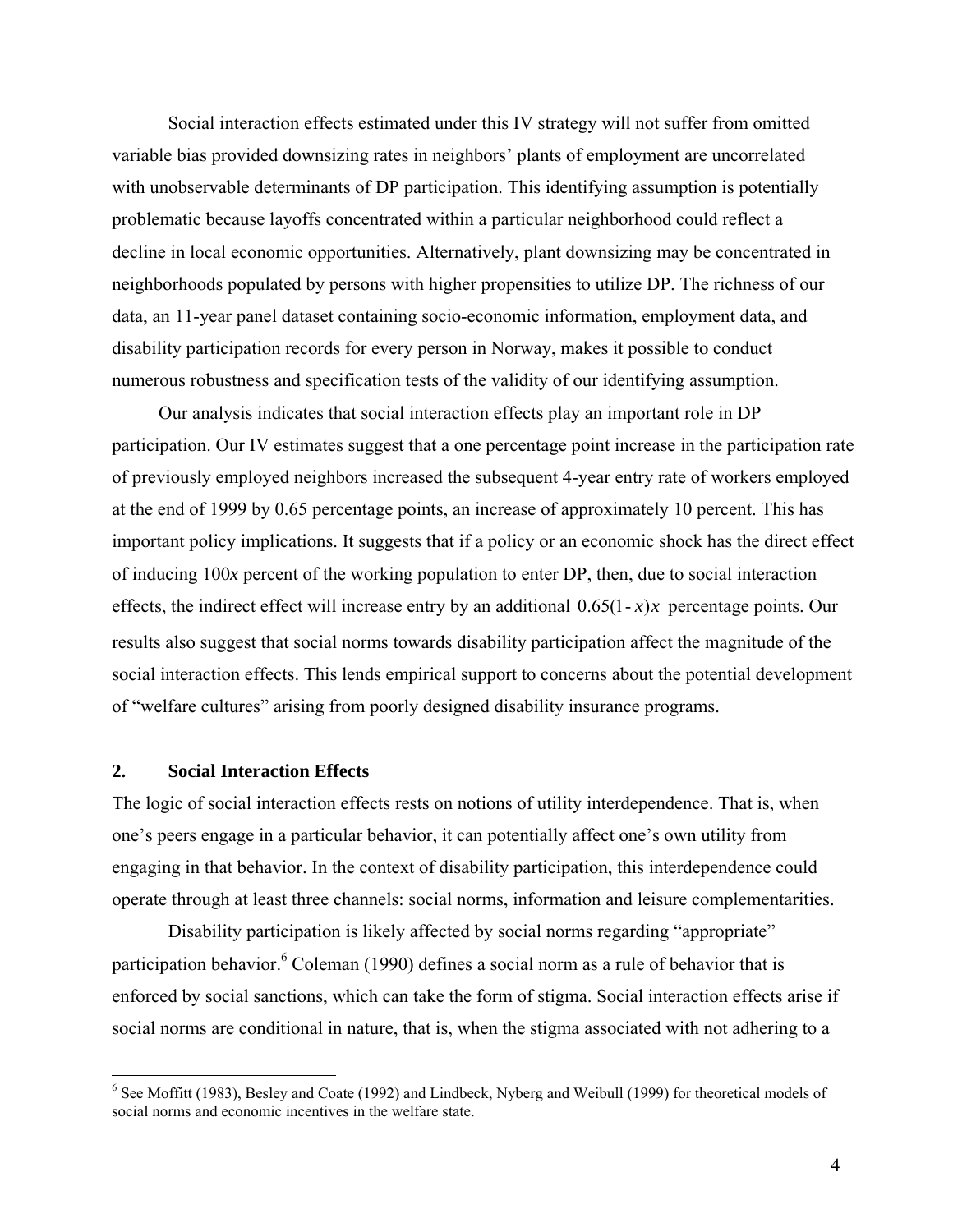norm is felt more strongly when one's peers adhere to the norm. For instance, a person with a marginal disability would likely feel a higher degree of social stigma from drawing disability benefits if surrounded by peers devoted to their work. Thus, as disability participation increases among one's peers, the incentive to apply for DP among non-recipients is expected to increase.

There exists some empirical evidence that suggests an important role of social norms in welfare utilization. Though not specific to disability programs, Moffitt (1983) finds evidence for a stigma related disutility of welfare participation. Horan and Austin (1974) document negative self-characterization and lack of self respect among welfare recipients. Moreover, Flaa and Pedersen (1999) document that 20% of welfare program recipients in Norway feel a loss of social approval.

In addition to the stigma associated with social norms against drawing disability, navigating the application process may also involve a cost in terms of time and frustration. Peers familiar with this process can be a valuable source of information for would-be applicants, reducing the utility cost of filing an application. This information transfer implies that the cost of applying for disability is lower when more of one's peers draw disability.

 Alternatively, a person on disability will have more time available for leisure activities than one engaged in work. Thus, disability participation by one's peers can increase one's value of leisure, making it more attractive to draw disability pension. Similar to social norms and the information channel, this implies that a person's likelihood of applying and participating in a disability program increases when participation among his peers increases.

Independently of the channel through which social interaction effects operate, these effects give rise to a *social multiplier*, and possibly to multiple equilibria, that amplifies the effect of policy changes, demographic shifts and economic shocks on aggregate participation rates.<sup>7</sup> Any change that directly affects individuals' likelihood of drawing disability will have an additional indirect effect through the influence that one's participation has on others. For example, if an economic shock decreases the opportunity cost of drawing disability for a subset of workers, the subsequent increase in disability participation could reduce the stigma associated with drawing disability, thereby increasing participation rates even among those not directly affected by the shock. This self-reinforcing process continues until a new equilibrium is reached.

<u>.</u>

<sup>&</sup>lt;sup>7</sup> For a formal analysis see e.g. Glaeser and Scheinkman (2003) or Brock and Durlauf (2001).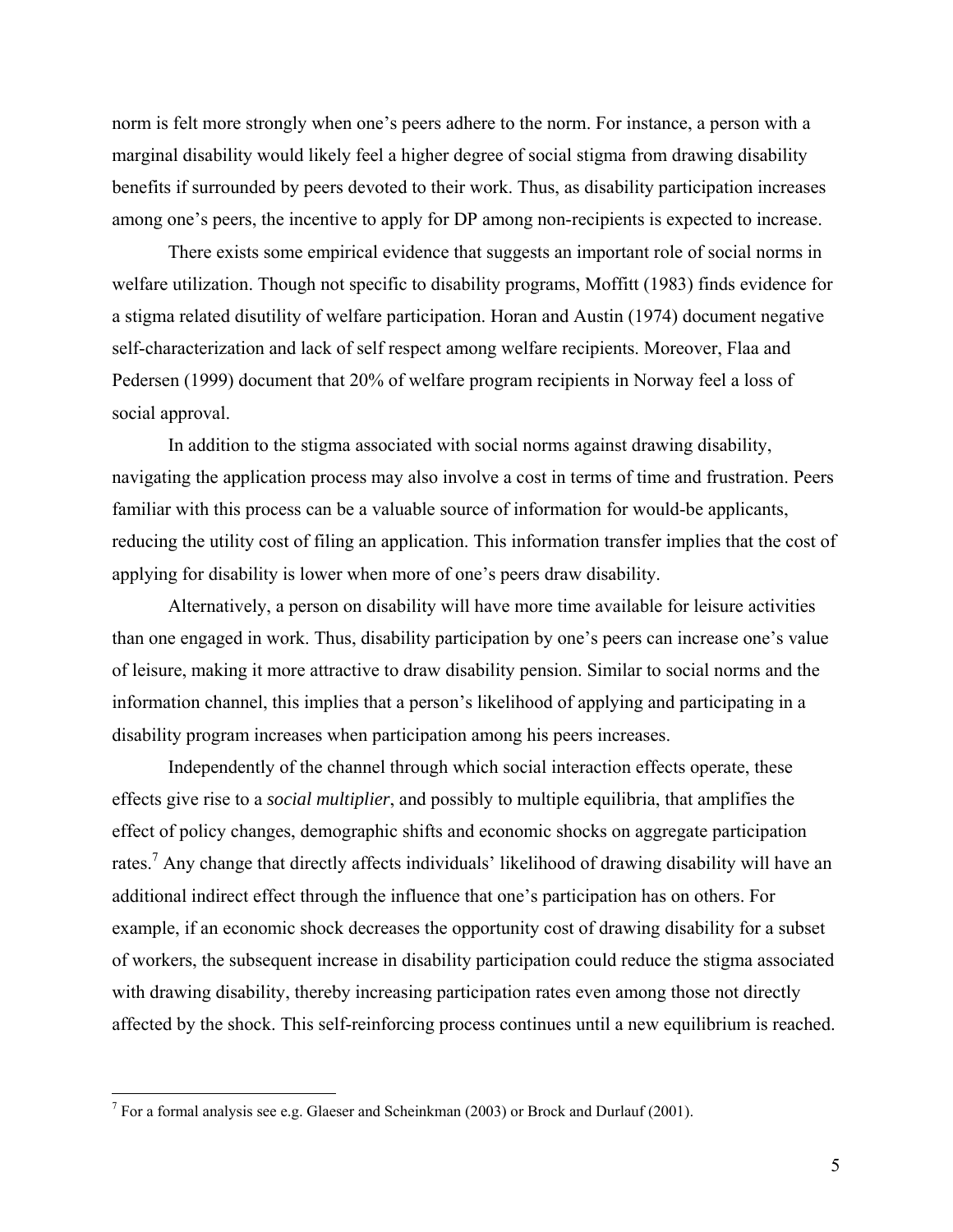## **3. Disability Pension Program in Norway**

The Norwegian Disability Pension (DP) program $\delta$  serves a similar function as the combined disability programs of Social Security Disability Insurance (SSDI) and Supplemental Security Income (SSI) in the U.S. A basic and a supplementary pension provide a benefit that is increasing and concave in prior earnings similar to SSDI, and a special supplement ensures a minimum benefit amount similar to SSI. Even though the Norwegian and the U.S. program have similar benefits formula, increasing at a decreasing rate in past earnings, the Norwegian disability program is more generous with higher replacement rates, particularly for low income workers.

A second important difference between the Norwegian and U.S. program is that the Norwegian program allows workers to apply for DP while still employed. As a result, it is common for Norwegian workers to receive "sick money" prior to transitioning from employment onto disability without ever being unemployed. Sick money refers to temporary assistance (up to one year) provided to disabled workers, ensuring benefits equal to 100% of earnings up to some maximum level. After one year, workers can draw a somewhat smaller rehabilitation pension until returning to work or entering DP. Generally, a worker cannot be formally dismissed from his job for being on sick money. Therefore, unlike the U.S., it is not uncommon for disability entrants to enter directly from employment.

## **4. Empirical Strategy**

 $\overline{a}$ 

The current section describes our strategy for estimating the impact of DP participation among a worker's peers on that worker's decision to enter DP. For the purpose of this paper, we analyze DP entry rates through 2003 of Norwegian workers age 45-63 in 1999. $\degree$  For reasons that will become clear, we restrict our attention to workers who were full or part time employed in both 1994 and 1999. Therefore, our results are specific to older Norwegian workers with reasonably strong ties to the labor force.

Our hypothesis is that a worker's decision to enter DP is influenced by the DP participation of her or his peers. Defining "peer groups" from existing data sources is always somewhat arbitrary. Ideally, we would like to identify individuals that a given worker interacts with. Lacking

<sup>&</sup>lt;sup>8</sup> See Rege, Telle and Votruba (2005) for a more detailed description of Norway's disability pension program.

<sup>&</sup>lt;sup>9</sup> We always refer to the status at the end of a year, i.e. at  $12/31$ /yyyy.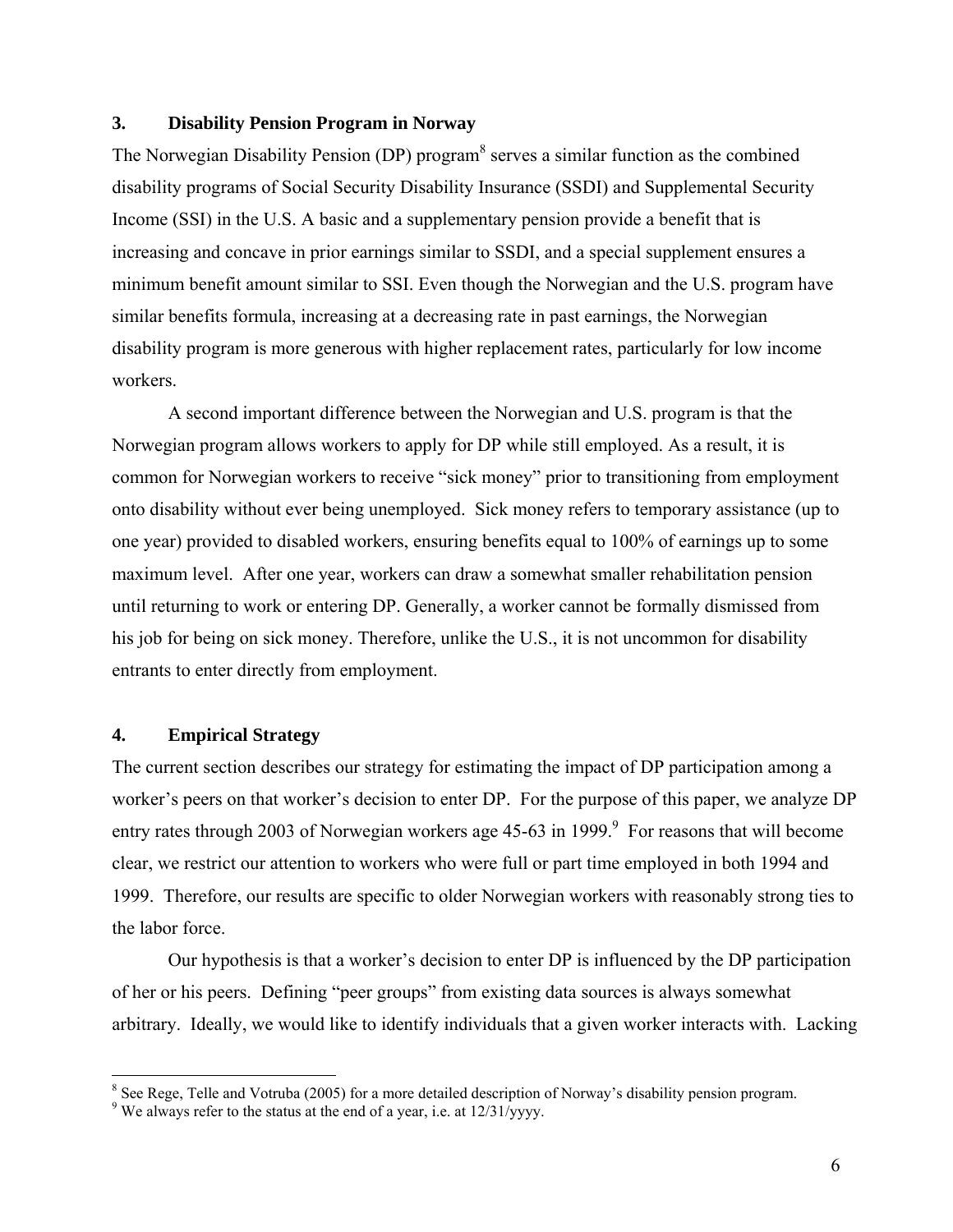such data, peer groups are commonly defined by geographic proximity and/or by characteristics suggestive of "social proximity" (e.g. similar socio-economic or employment characteristics). In this paper, we define peer groups according to similarities in geography, age and employment history. Specifically, the peer group of each worker is assumed to consist of similarly-aged individuals residing in the worker's neighborhood in 1994 and, like the worker, employed full or part time in 1994.

In our dataset, Norway is divided into 14,211 geographically-defined neighborhoods. These neighborhoods are small in both geographic area and population. In average an individual lives in a neighborhood with 614 natives.<sup>10</sup> First, we might expect that workers would be more influenced by the behavior of other workers in their neighborhood than by non-workers. Thus, if social interactions influence DP participation, we would expect this influence to be observable across similarly-aged workers residing in the same neighborhood. Second, as we describe below, our empirical strategy relies on an instrument that is specifically applicable to workers.

 In the following sections, we describe a conventional approach to estimating social interactions effects to highlight the omitted variable biases that likely plague such an approach. Following this we describe our instrumental variable approach for addressing this problem.

## **4.1. Baseline Approach**

By way of example, we define the following linear probability model for the likelihood that a worker who is employed in 1999 draws DP by 2003:

$$
(1) \qquad DP2003_i = \alpha_0 + \alpha_1 X_i + \alpha_2 N_i + \alpha_3 P_i + \phi PeerDP2000_i + \varepsilon_i
$$

where

1

| DP2003     | $\sim$ indicator that worker <i>i</i> draws DP in 2003panel                       |
|------------|-----------------------------------------------------------------------------------|
| PeerDP2000 | $\sim$ participation rate among <i>i</i> 's peers in 2000 (defined as <i>i</i> 's |
|            | employed neighbors in 1994)                                                       |

 $10$  Among workers in our sample the mean neighborhood native population size is 691 (see Table 1 Panel C). The difference reflects our selection criteria which led to the exclusion of workers in some smaller neighborhoods.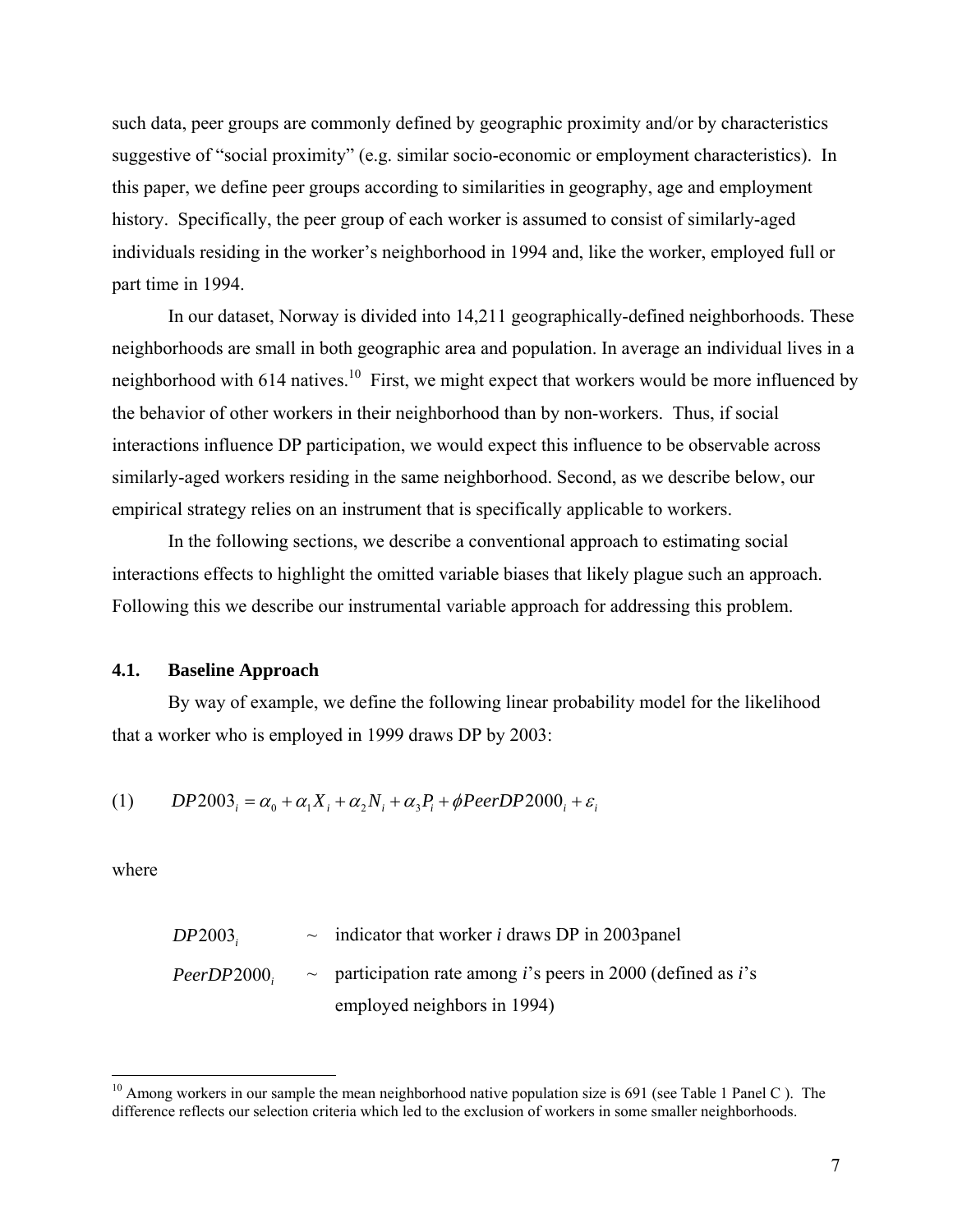| $X_i$             | $\sim$ vector of 1999 characteristics of worker i                     |
|-------------------|-----------------------------------------------------------------------|
| $N_{i}$           | $\sim$ vector of 1994 characteristics of <i>i</i> 's neighborhood and |
|                   | municipality                                                          |
| $P_i$             | $\sim$ vector of 1994 characteristics of <i>i</i> 's peer group       |
| $\mathcal{E}_{i}$ | $\sim$ error term with mean zero                                      |

The parameter of interest in equation (1) is  $\phi$ , which captures the impact of DP participation among *i*'s peers in 2000 on *i*'s propensity to draw DP by 2003.

Estimation of equation (1) will provide an unbiased estimate of  $\phi$  provided that the unobservable determinants of the DP participation decision are independent of peers' participation rates, conditional on the included covariates. This independence assumption is difficult to defend because of omitted variables that are likely correlated across neighbors.<sup>11</sup> We categorize the potential sources of bias as follows:

*Individual-level unobservables:* Because individuals self-select into neighborhoods, it is likely that neighbors are similar in ways that yield higher DP participation rates in some neighborhoods and lower participation rates in others. For instance, neighbors could be similar in terms of their probability of becoming disabled or their distaste for work. Unless fully captured by the included covariates, an implausible assumption, within-neighborhood correlation of individual level determinants of disability is likely to result in an upward biased estimate of  $\phi$  from equation (1).

*Economic Environment:* Neighbors are similar in terms of the economic environment in which they work or search for work. As a result, the opportunity cost of exiting the workforce could vary at the neighborhood-level, again yielding cross-neighbor correlations in DP use. Unless fully captured by the included covariates, neighborhood unobservables will lead to an upward biased estimate of  $\phi$ from equation (1). Notably, this potential source of bias would exist even if individuals were randomly assigned to neighborhoods, which highlights the difficulty in generating plausible estimates of social interaction effects.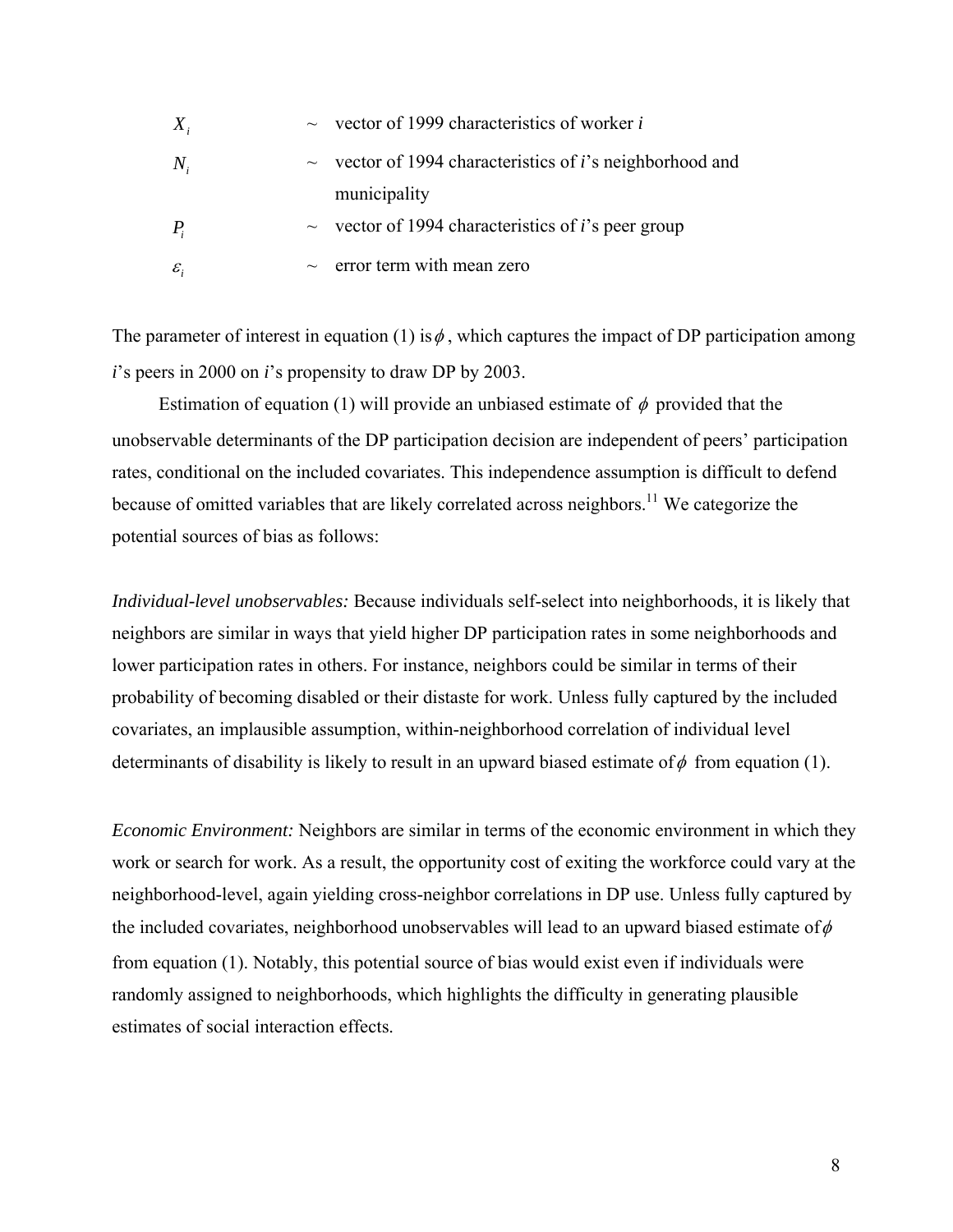## **4.2 Instrumental Variable Approach**

Based on the above discussion, the main challenge for generating an unbiased estimate of  $\phi$ is addressing the potentially correlated unobservables within peer groups. Correlated unobservables could lead to differential rates of disability participation across peer groups even in the absence of social interaction effects. Our instrumental variable approach addresses this issue by identifying social interaction effects from the variance in peer DP participation rates resulting from plausibly exogenous shocks, experienced by a subset of workers in a peer group. We can then identify social interaction effects by looking at how the shocks affecting a worker's peers subsequently affect that worker's likelihood of entering DP. This strategy is similar in spirit to the "partial population intervention" approach suggested by Moffitt (2001).

Our strategy uses recent plant downsizing events to instrument for the participation rates of a worker's peers (*PeerDP* 2000.). This strategy hinges on two facts about disability participation. First, plant downsizing is a strong predictor of a worker's likelihood of entering disability.<sup>12</sup> Second, disability participation is "sticky," in the sense that participants rarely exit the system.<sup>13</sup> As a result, downsizing within peers' plants of employment is expected to increase the entry rate of peers onto DP, and this effect largely persists over time even in the absence of social interaction effects. Provided that downsizing at a neighbor's plant is independent of a worker's unobserved determinants of DP entry and unobserved neighborhood-level determinants, the variance in peer DP rates induced from recent downsizing in peers' plants can be used to obtain an unbiased estimate of social interaction effects.

The logic underlying our IV approach is fairly straightforward. The direct effect of plant downsizing on DP participation can be captured by inclusion of plant downsizing covariates. In the aggregate, peer groups disproportionately hit by plant downsizing will subsequently demonstrate an increase in DP participation relative to peer groups in which fewer peers experienced plant downsizing. If social interaction effects exist, we should observe a relative increase in DP entry

 <sup>11</sup> Manski (1993, 1995) provides a more complete and general analysis of the *reflection problem* in identifying social interaction effects. Our discussion of the identification issues is intended to address those issues that are relevant to the context of disability application and participation.

<sup>&</sup>lt;sup>12</sup>See e.g. Black, Daniel and Sanders (2002), Autor and Duggan (2003) and Rege, Telle and Votruba (2005).

<sup>&</sup>lt;sup>13</sup> Less than 1% per year (Annual Statistical Yearbook 2003, Norwegian National Insurance Administration).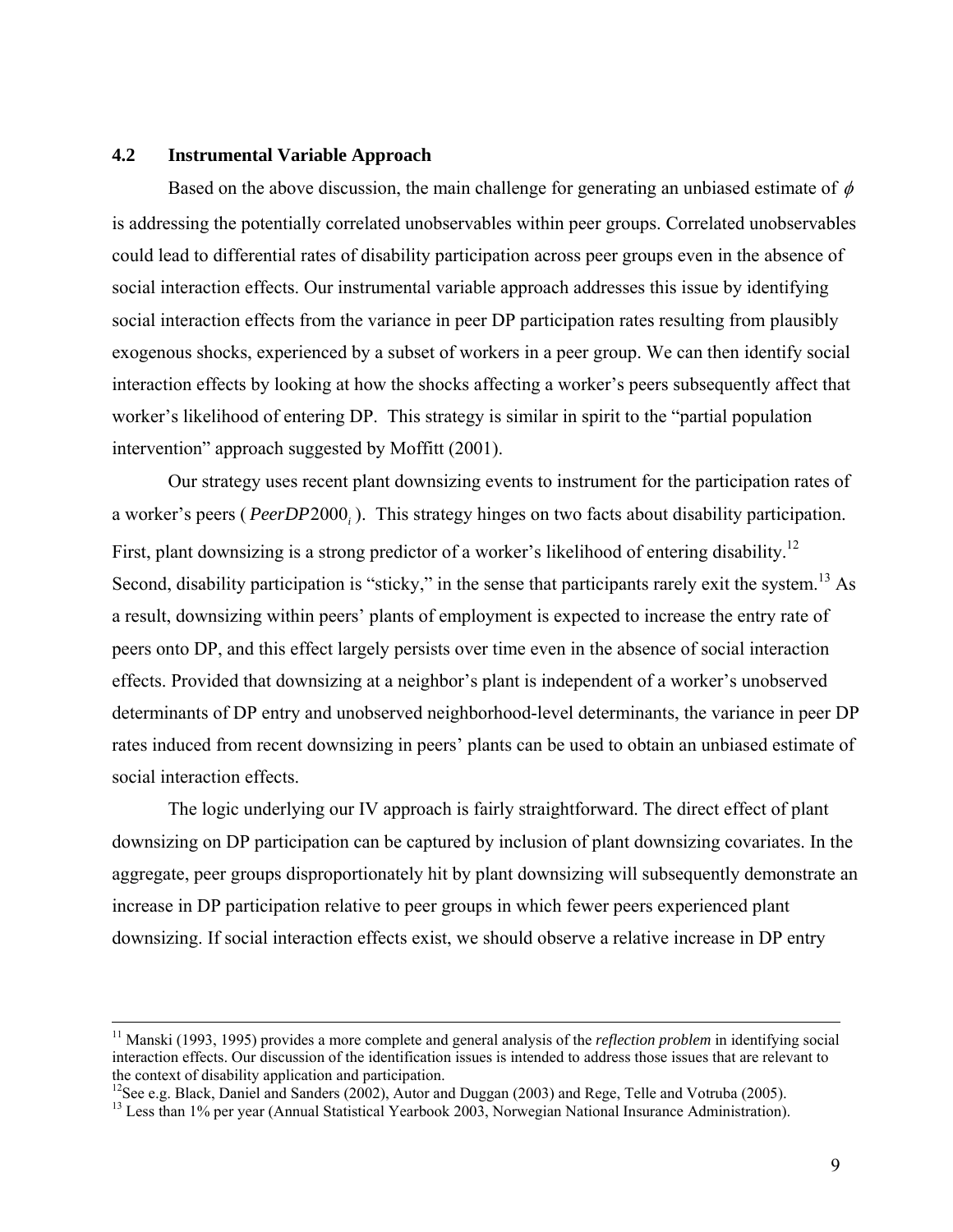among workers in disproportionately hit peer groups *independent* of a worker's own downsizing experience.

Operationally, we implement a two stage linear probability model.<sup>14</sup> The first stage equation predicts the DP participation rate among  $i$ 's peers at the end of 2000:<sup>15</sup>

(2) 
$$
PeerDP2000_i = \alpha_0 + \beta_1 X_i + \beta_2 N_i + \beta_3 P_i + \beta_4 PeerPDR_i + \varepsilon_i
$$

where *PeerPDR*<sub>i</sub> is a vector characterizing how individual *i*'s employed neighbors are affected by plant downsizing between 1994 and 1999. The second stage equation, modified from equation (1), predicts the likelihood that a worker who is employed in 1999 draws disability pension by 2003:

(3) 
$$
DP2003_i = \alpha_0 + \alpha_1 X_i + \alpha_2 N_i + \alpha_3 P_i + \phi \overline{PeerDP2000_i} + \varepsilon_i
$$

where  $PeerDP2000<sub>i</sub>$  is the predicted value of the peer DP participation rate from estimation of the first-stage equation.

Under the identifying assumption that the plant downsizing experiences of a worker's peers are independent of the unobservable determinants of DP entry, IV estimates of  $\phi$  will be unbiased. There are several reasons why this independence assumption may be problematic. For example, peers' plant downsizing experiences could be correlated with a worker's plant downsizing experiences, either in the past or going forward. We can address this concern through robustness tests, checking to see whether our IV estimate is sensitive to inclusion of covariates capturing a worker's past (1994-1999) or future (1999-2003) plant downsizing experiences. Alternatively, neighborhood plant downsizing may be correlated with a decline in economic opportunities or future job prospects even for individuals in non-downsizing plants. Again, we can test whether our IV estimate is sensitive to inclusion of variables meant to proxy for such things. Finally, plant downsizing may be concentrated in neighborhoods populated with persons having generally higher propensities to use DP. If so, we would expect the downsizing rates to be correlated with rates of

<u>.</u>

 $14$  Estimating IV-probit models produced similar marginal effect estimates.

<sup>&</sup>lt;sup>15</sup> We use peers' DP rate in 2000 as our covariate of interest instead of the rate in 1999, as plant downsizing over 1994-1999 is a stronger predictor of peer DP use in 2000 than in 1999. We attribute this to the lengthy application approval process as well as the possibility that responses to downsizing events might not be immediate.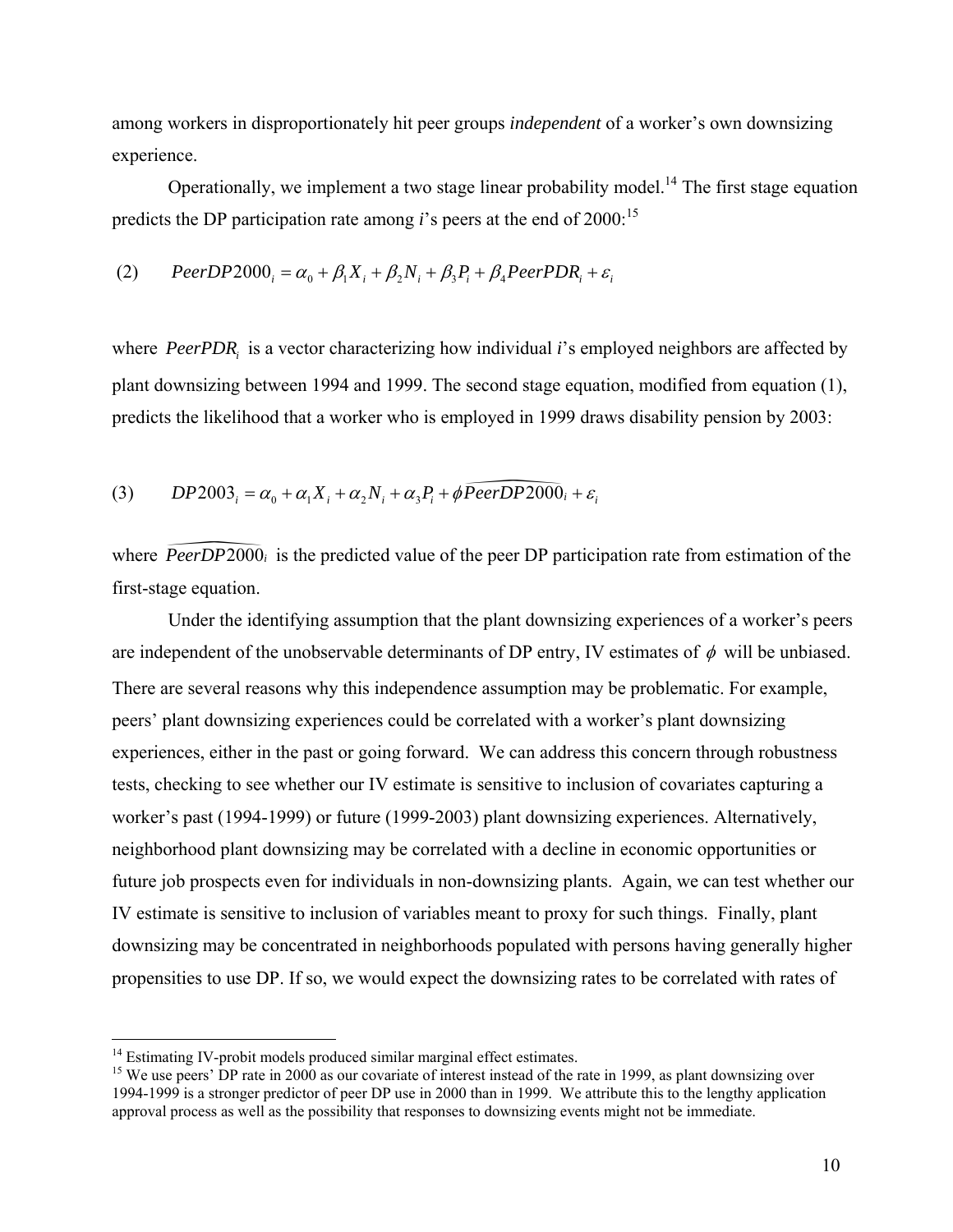DP use in the neighborhood prior to the downsizing events. The richness of our data allows us to test this possibility as well.

#### **4.3 Interpreting the Social Interaction Coefficient and Deriving the Social Multiplier**

 Even absent from any omitted variable bias, our IV approach will give us a different estimate of  $\phi$  than the basic OLS Model. Provided that omitted variable bias is not an issue, the OLS Model presented in equation 1 identifies social interaction effects from variance in the peer participation rate (*PeerDP* 2000<sub>*i*</sub>) that is due to either *recent or old shocks*. Variance in

PeerDP 2000<sub>i</sub> due to old shocks simply captures that the time needed to equilibrate from past shocks can vary across neighborhoods. This can give us a downward biased estimate of the social interaction coefficient. The intuition behind this is straightforward: Look at two peer groups A and B who are initially identical. Prior to 1994 both peer groups experience a permanent shock affecting DP entry. However, whereas A has equilibriated from this shock by 2000, B has not equilibrated until 2003. Thus, the entry rate between 1994 and 2000 (*PeerDP* 2000<sub>*i*</sub>) is higher in A than in B, whereas the entry rate between 2000 and 2003 is lower in A than in B. In this way, the fact that the time needed to equilibrate from past shocks can vary across neighborhoods, gives us a downward biased estimate of the social interaction coefficient.

In addition to omitted variable bias, our IV approach deals with the issue that the time needed to equilibrate from past shocks can vary across neighborhoods by identifying variance in *PeerDP* 2000, that is due to *recent* exogenous shocks. Hence, if omitted variable bias is not an issue, then we should expect a larger estimate of  $\phi$  from our IV approach (equation 3) compared to the estimate from the OLS model (equation 1). This is because our IV approach assures that  $\phi$ identifies social interaction effects from *recent* shocks and not from the fact that the time needed to equilibrate from past shocks can vary across neighborhoods.

 Provided that our IV approach allows enough time between 1999 and 2003 for each neighborhood to equilibrate, our IV approach provides a very clean and policy relevant interpretation of the estimated social interaction coefficient  $\phi$ . To see this, look at a peer group with *M* employed workers. Assume that a governmental policy or economic shock has the direct effect of inducing 100*x* percent of these workers to enter onto disability. Then, a share  $\phi x$  of the remaining *M*(1-*x*) employed workers will, due to social interaction effects, enter onto disability pension. Thus,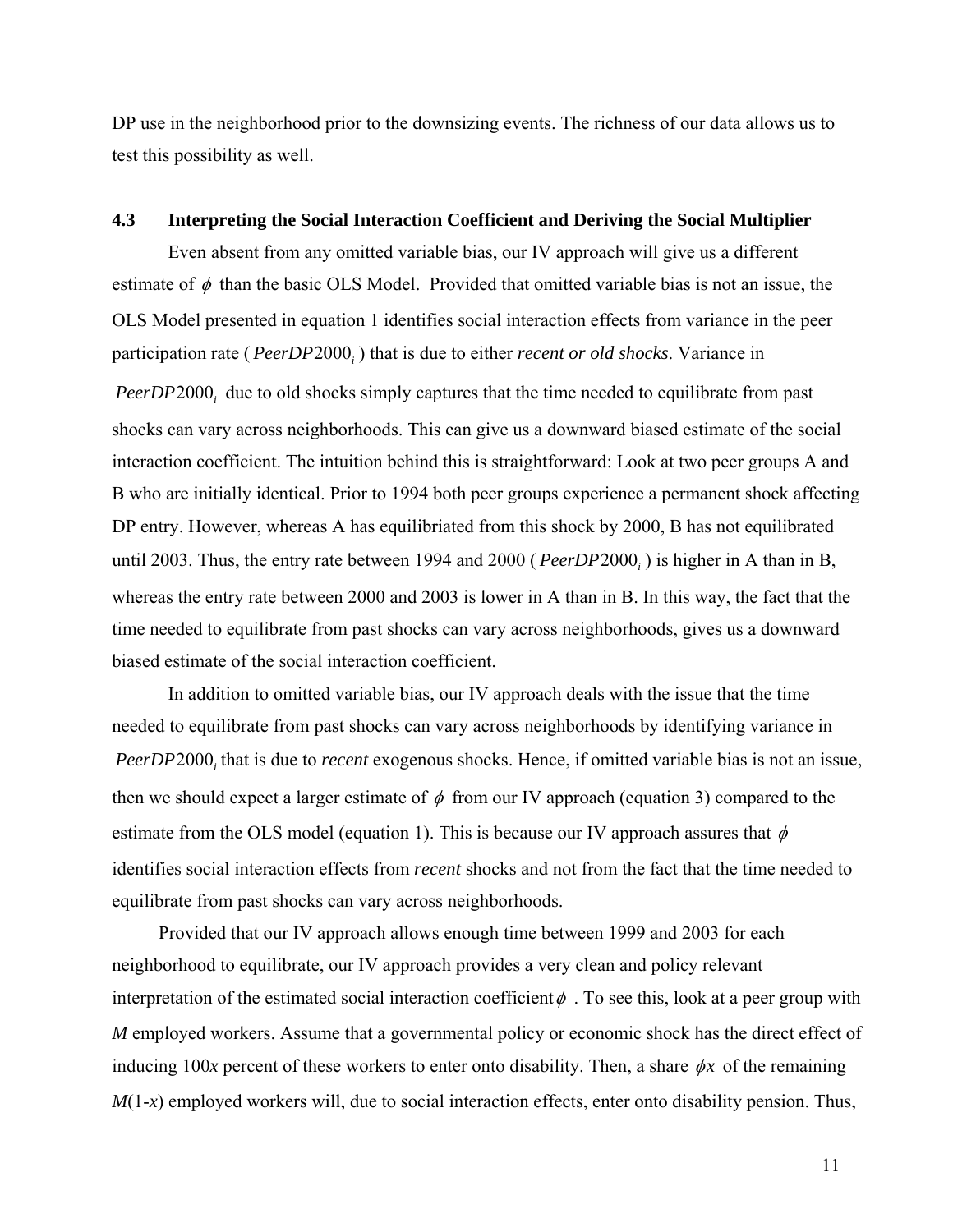the total effect of the shock is  $Mx(1 + (1-x)\phi)$  workers exiting the workforce and entering onto disability.

 Glaeser et al. (2003) defines the social multiplier as the estimated ratio of the peer group coefficient to the individual coefficient. In our framework this corresponds to  $(1 + (1 - x)\phi)$ . Thus, for small shocks the social multiplier is simply  $(1+\phi)$ . Glaeser et al. (2003) estimate the social multiplier in three different areas: the impact of education on wages, the impact of demographics on crime and group membership among Dartmouth roommates. In all cases they find a significant social multipliers varying from 1.4 to 2.17 when using small social groups (floor in a dorm or dorm) or smaller geographical areas (county or PUMA) as peer groups. We will compare our estimates with these findings.

## **5. Dataset Description**

<u>.</u>

We utilize a databases provided by Statistics Norway called *FD-trygd*. It is a rich longitudinal database containing records for every Norwegian from 1992 to 2003. The database contains individual demographic information (sex, age, marital status, number of children), socioeconomic data (years of education, income, wealth), current employment status (full time, part time, minor part time, self-employed), industry of employment (if employed), indicators of participation in any of Norway's welfare programs, and geographic identifiers for municipality and neighborhood of residence.

 In particular, the employment data in *FD-trygd* contains records for employment "events" since 1/1/1995. These events, captured by individual and date, include entry and exits into employment, changes in employment status (full time, part time, minor part time), and changes in plant and firm of employment.<sup>16</sup> These employment events are constructed by data analysts at Statistics Norway from raw employment spell records submitted by employers, and verified against employee wage records (not available to us) to ensure the validity of each spell and to eliminate records pertaining to "secondary" employment spells.<sup>17</sup>

 $16$  Throughout, we use the term "plant" to refer to the establishment at which a worker is employed, which is distinct from the firm of employment (as firms can consist of multiple plants).

<sup>&</sup>lt;sup>17</sup> If an individual was employed in multiple plants as a given time, primary employment was determined by employment status and recorded income from each source of employment.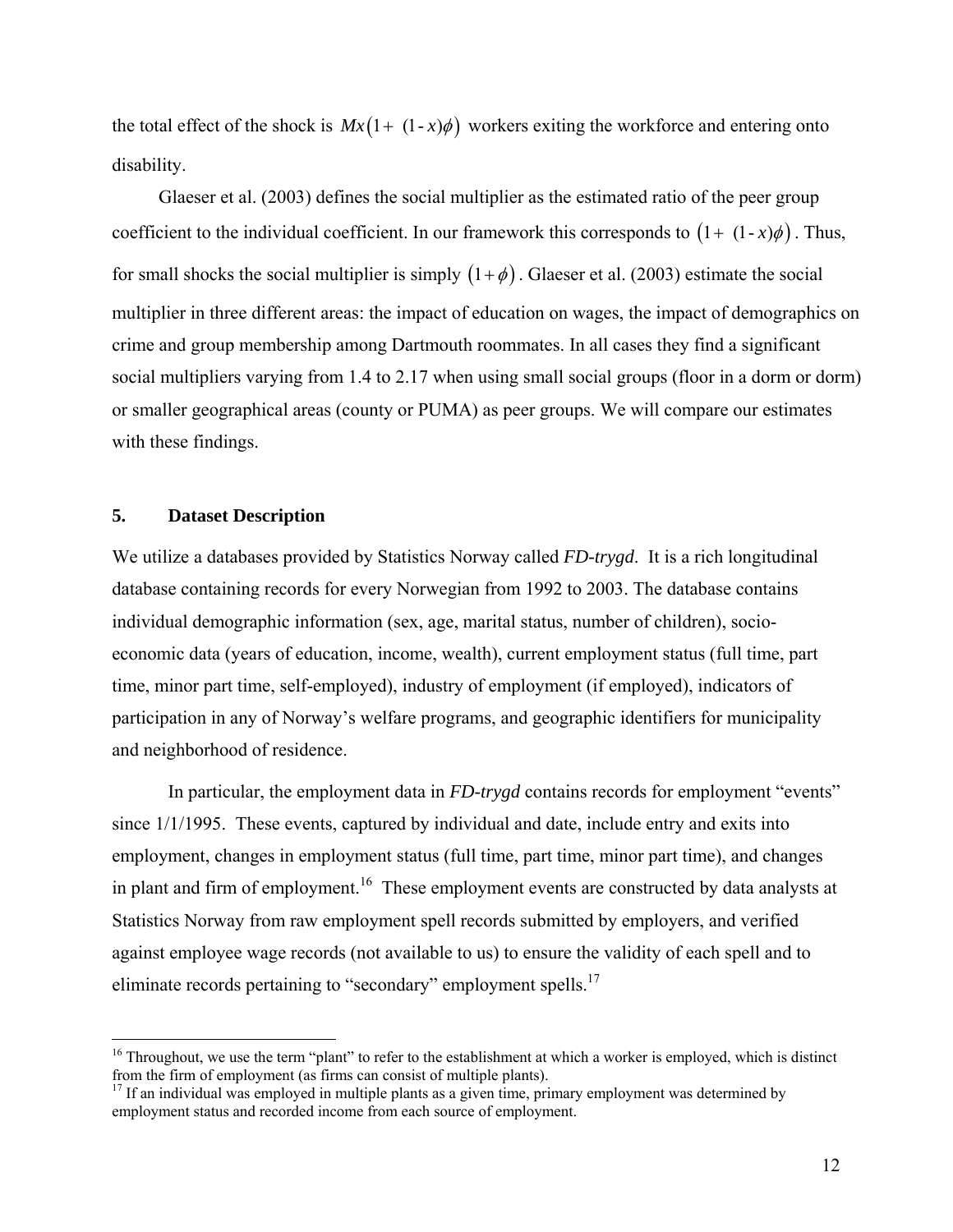*Plant Downsizing Variables:* Based on the employment records, we constructed plant-level employment counts at the end of year 1994, 1999 and 2003.<sup>18</sup> The counts were constructed as measures of full-time equivalents (FTEs), with part time and minor part time employment measured as 0.67 and 0.33 FTEs, respectively. Excluded from these counts were any persons identified in *FD-trygd* as self-employed or receiving assistance that should have precluded full time work (those receiving unemployment benefits, a rehabilitation pension or a disability pension). Plant-level FTEs were then used to construct measures of plant downsizing over two periods of time: from 1994 to 1999 and from 1999 to 2003. The measures, which we refer to as the plant downsizing rate (PDR), capture the percent decline in FTEs over the period. For instance, plants that fully closed over a given period were recorded as having a PDR=1 for that period; plants with FTE counts declining by 50% were recorded as having PDR=0.5. Plants that grew over a given period were all recorded as PDR=0 for that period.

 As our empirical strategy relies on the power of plant downsizing events to predict subsequent entry onto disability, we chose to focus on downsizing events in reasonably large plants. Specifically, the PDR variable was set to zero for workers employed in plants with fewer than 5 FTEs at the baseline point in time.

*Worker Sample and Characteristics:* Our analytic sample consists of native Norwegians age 45- 63 employed either full time or part time in 1999. We chose to focus on older workers since these demonstrate the highest rates of DP entry. The upward age limit was imposed to ensure that none of our sample would be eligible for the normal retirement pension in 2003.19 Excluded were any identified as self-employed or receiving assistance that should have precluded full time work (those receiving unemployment benefits, a rehabilitation pension or a disability pension), as well as any receiving social assistance. We excluded those employed in small plants (<5 FTEs) in 1999, for the purpose of controlling for the PDR of a worker's current plant going forward (over 1999-2003). For similar reasons, we limited the sample to those who were also employed in 1994, to allow us to control for the past PDR (1994-1999) in a worker's former plant. We limited our sample to those residing in a neighborhood in 1994 that contained at least

1

 $18$  For 1994 we used data for 01/01/1995 because 1994 data was not available.

 $19$ <sup>19</sup> The age of eligibility for the normal retirement pension is 67.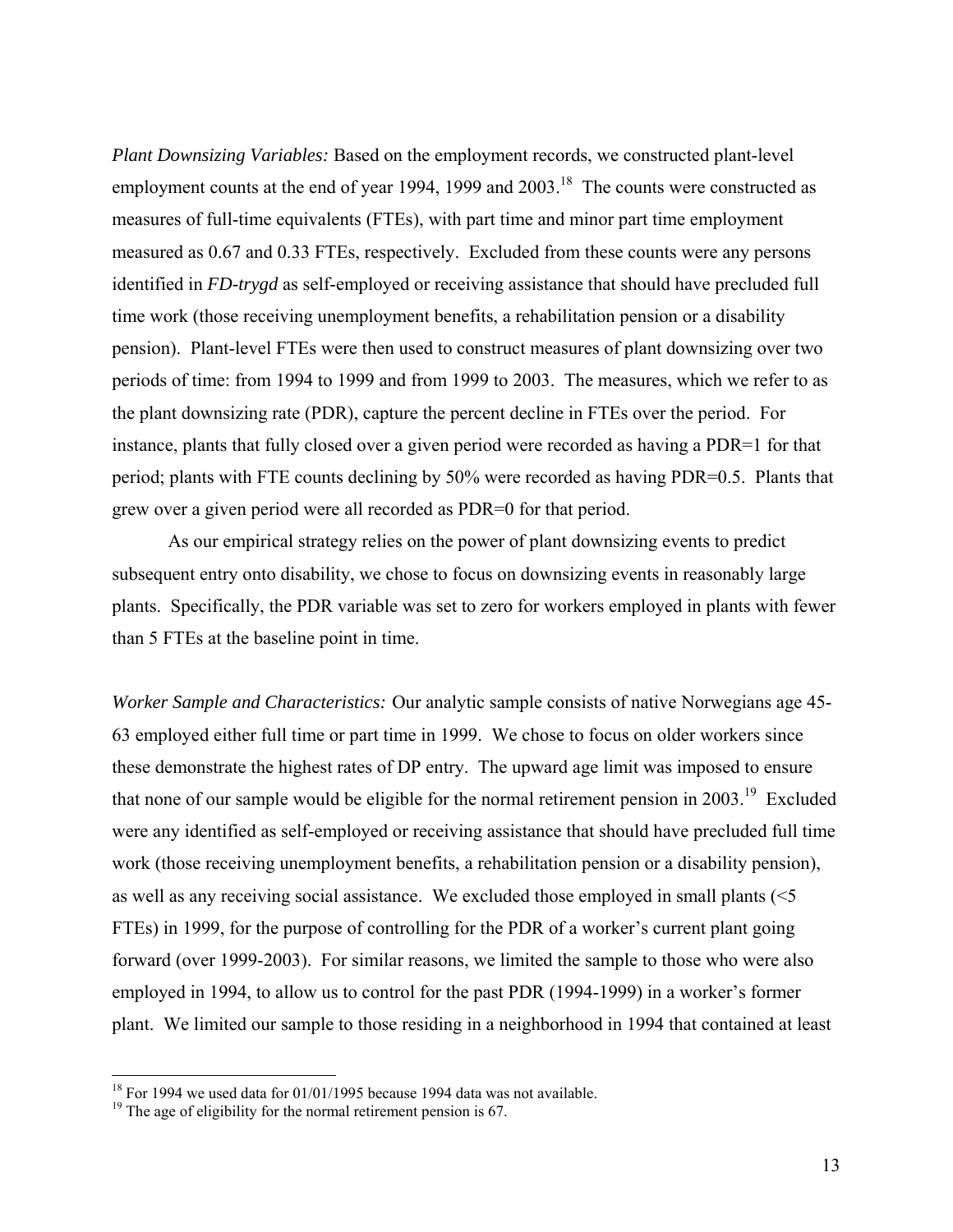10 workers age 40-61 to ensure that each person in our sample had a reasonable number of "peers" under our definition of peer groups (discussed above). Finally, we omitted 222 workers who had received a disability pension any time between 1994 and 1999. The resulting dataset consists of 379,596 workers residing in 10,351 different 1994 neighborhoods.<sup>20</sup>

 Variables capturing individual socio-economic characteristics were constructed based on records for 1999. These variables include age, sex, education, marital status, number of children, personal income, other household income, net household wealth and an indicator for receipt of widow's pension. Employment-related variables, constructed from the employment database, include an indicator for part time status, tenure at current firm, plant size in 1999, and fourteen industry indicators.<sup>21</sup> The PDR of the worker's 1999 plant (1999-2003) was captured, as well as the past PDR (1994-1999) for the 1994 plant of employment. Personal income and household wealth in 1994 was also captured, allowing us to control for the effect of changes in the workers' economic standing.

 Our outcome of interest is an indicator variable capturing whether the worker received either temporary or permanent DP at the end of 2003, with the one caveat. For workers who died or emigrated prior to 2003 and those drawing an early retirement pension<sup>22</sup> in 2003, the indicator was set to one if the worker had entered DP prior to the event occurring. In sum, 6.9 percent of our sample received DP in 2003 (or prior to the events described above). Summary statistics for the remaining individual-level variables are presented in Table 1 (panel A).

*Peer Groups and Characteristics:* As described in our empirical strategy, we define peer groups based on age, neighborhood of residence (in 1994) and employment status. Specifically, neighbors are included in a worker's peer group if they were age 40-61 and employed full time or part time in 1994. The upward age limit was imposed to ensure that peers were not eligible for the normal retirement pension in 2000. We defined peer groups based on 1994 neighborhoods of residence in case local downsizing events influenced worker mobility. If so,

 $\overline{a}$ 

<sup>21</sup> Coded based on major categories in the Classification of Economic Activities in the European Community (NACE), with certain categories combined due to small sample sizes (agriculture, hunting and forestry was combined with fishing; activities of households was combined with other community, social and personal service<br>activities; extra-territorial organizations and bodies was combined with public administration and defense).

 $20$  Our regression models omit 12 observations with missing income and/or wealth variables.

<sup>&</sup>lt;sup>22</sup> In some firms, workers satisfying specific work history requirement can qualify for an early retirement pension at age 62.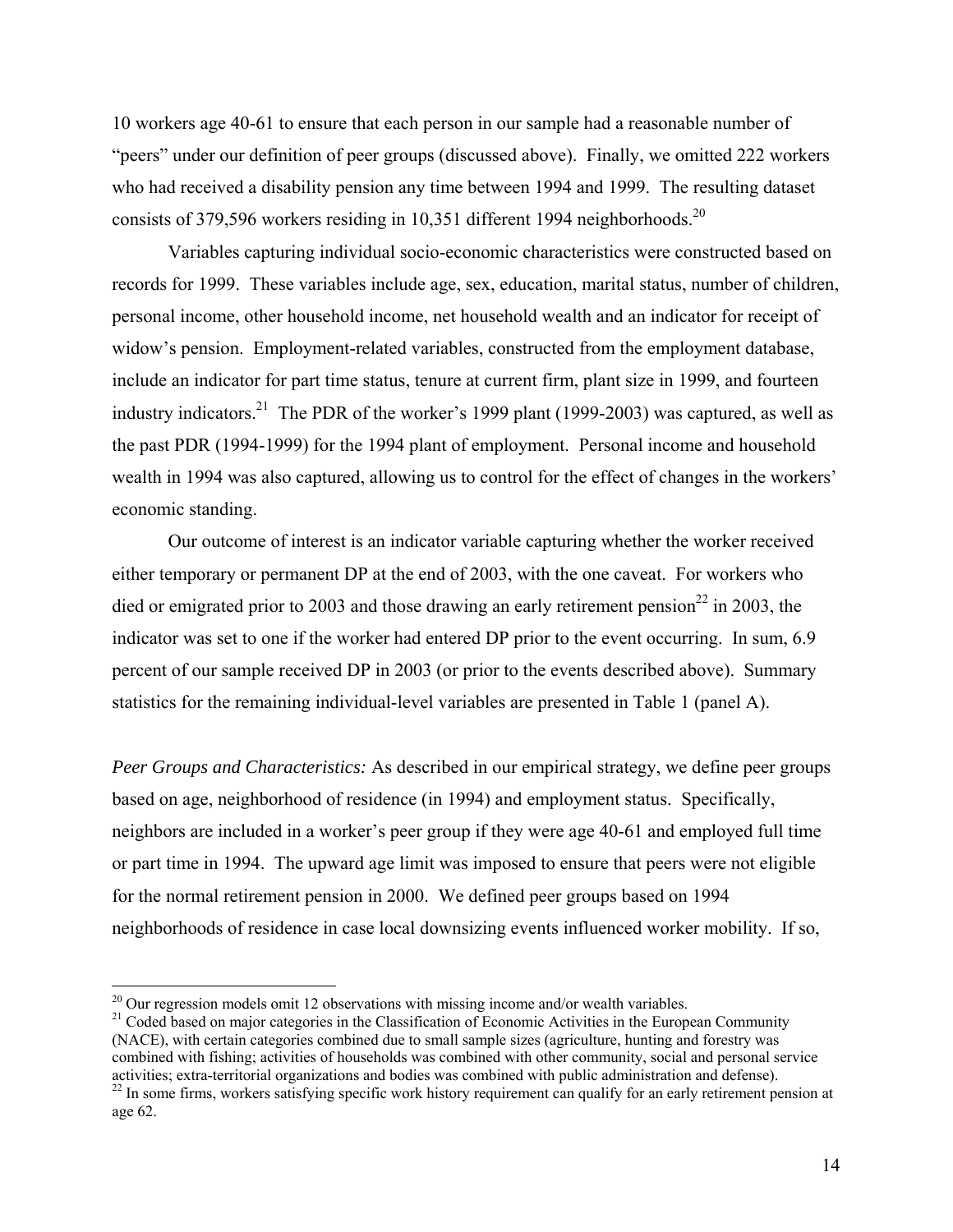defining peer groups based on 1999 neighborhood of residence could lead to estimation bias through neighborhood self-selection.

Similar socio-economic and employment variables as those described for the worker sample were constructed at the peer group level, using records for 1994. Summary statistics for these characteristics are presented in Table 1 (panel B). Continuous variables were converted to categorical variables to create the peer-level covariates used in our estimation models. For instance, the age and sex composition of a worker's peers was captured as the fraction of peers in 14 age-sex categories (three-year age intervals interacted with sex). Peers' income and wealth were each captured as the fraction of peers in 6 categories defined based on the  $10^{th}$ ,  $25^{th}$ ,  $50^{th}$ , 75th and 90th percentiles for the distribution of the relevant variable over the full sample of peers. Additional program participation variables were created for the fraction of peers on social assistance, receiving sick money at the end of 1994 or having received sick money at any time in 1994. Another difference between the peer-level and individual-level variables is the categorizations of industry, which are based on International Standard of Industrial Classification (SIC codes) in use in the earlier period. The percent of peers in 24 industry categories was captured, with categories defined at the two-digit SIC level.<sup>23</sup>

Peer level PDR variables were created based on the level of downsizing in each peer's plant over 1994-1999. Three peer level PDR variables were constructed capturing the fraction of peers in plants downsizing 5-25%, 25-65% and 65-100%.<sup>24</sup> For reasons described in our results section, the peer PDR variables were also captured to distinguish between downsizing plants in public-sector industries (social services and public administration) and those in private-sector industries.

Finally, the DP rate of each worker's peers was constructed as the fraction of peers on permanent or temporary DP in 2000. As in the worker sample, we included in this fraction any peers who received DP prior to dying, emigrating or drawing an early retirement pension in 2000. In sum, the mean participation rate among worker's peers was 8.5 percent in 2000.

 $\overline{a}$ 

 $^{23}$  Again, some smaller categories were combined. The primary difference in the two methods of categorizing industries is a greater level of distinction in types of manufacturing for the peers than exists in the worker sample. <sup>24</sup> The IV estimates presented later were not sensitive a more detailed classification of peer PDRs. We therefore use the less detailed classifications for parsimony.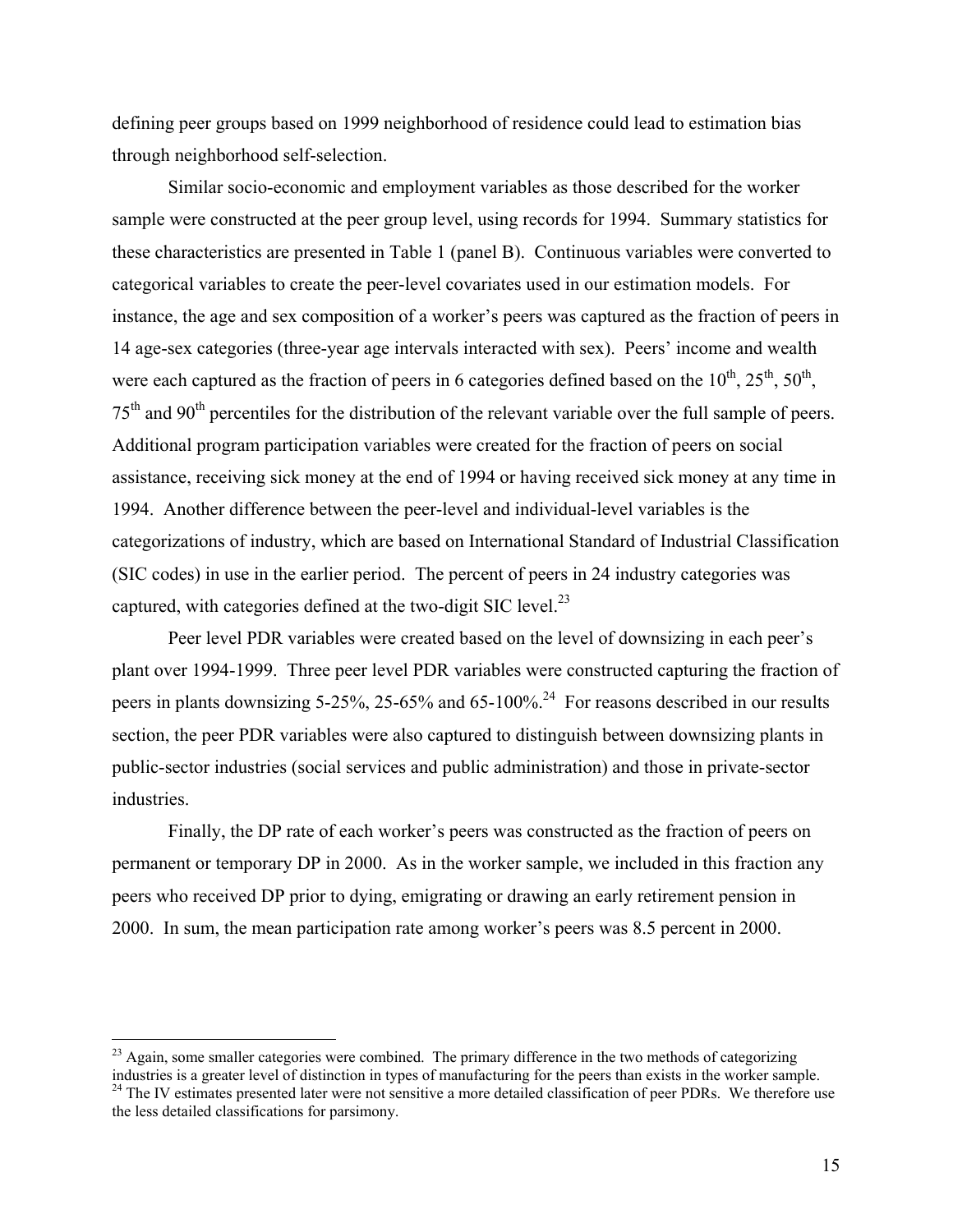*Other Municipal and Neighborhood Level Characteristics:* We created additional variables to capture characteristics of the 1994 municipality and neighborhood of residence thought to potentially influence DP entry behavior of the individual workers and their peers. These include total native population; fraction of immigrants; fraction of natives age  $\leq 18$ , 18-40 and  $\geq 61$  years old; mean income and wealth; unemployment rate; and fraction employed full or part time.<sup>25</sup> Additional variables were constructed at the neighborhood level to capture characteristics of similarly-aged neighbors (40-61 in 1994) excluded from the peer group. These include fraction receiving permanent disability, fraction receiving temporary disability, fraction receiving rehabilitation pension, fraction unemployed and receiving day money, fraction unemployed and not receiving day money, fraction self-employed, and fraction employed minor part time. Summary statistics for these variables are presented in Table 1 (Panel C).

#### **6. Empirical Results**

 $\overline{a}$ 

#### **6.1 Effect of Plant Downsizing on Individual and Peer DP Entry**

As discussed in our empirical strategy, our IV strategy hinges on the fact that plant downsizing events over 1994-1999 influences the entry of 1994 workers onto DP. Table 2 depicts several results in this regard.

The two first columns in Table 2 present linear probability (OLS) estimates for the effect of the plant downsizing rate (PDR) on the probability a worker originally employed in the plant in 1994 receives disability benefit in 2000, excluding workers in small plants (<5 FTEs). Model 1 suggests that plant downsizing has a fairly large and significant effect on disability entry. For instance, we find that working in a plant that downsized between 65-100% between 1994 and 1999 increased the likelihood of DP participation in 2000 by 1.1 percentage points<sup>26</sup>, a more than 10 percent increase relative to the mean entry rate. Model 2 allows the PDR effect to vary across public- and private-sector industries. These estimates indicate that the overall effect of plant downsizing on disability entry found in Model 1 is driven mostly from the impact of downsizing in private-sector industries. This finding is not surprising because the public sector rarely lays off

 $25$  The income, wealth and employment variables were calculated over natives age 22-67. For calculating the unemployment rate, the "employed" were counted as those working full time or part time, and the "unemployed" were counted as those neither working nor self-employed having received unemployment benefits or registered as "looking for work" in the past year.

<sup>&</sup>lt;sup>26</sup> See Data Appendix A for results with more detailed PDR categories.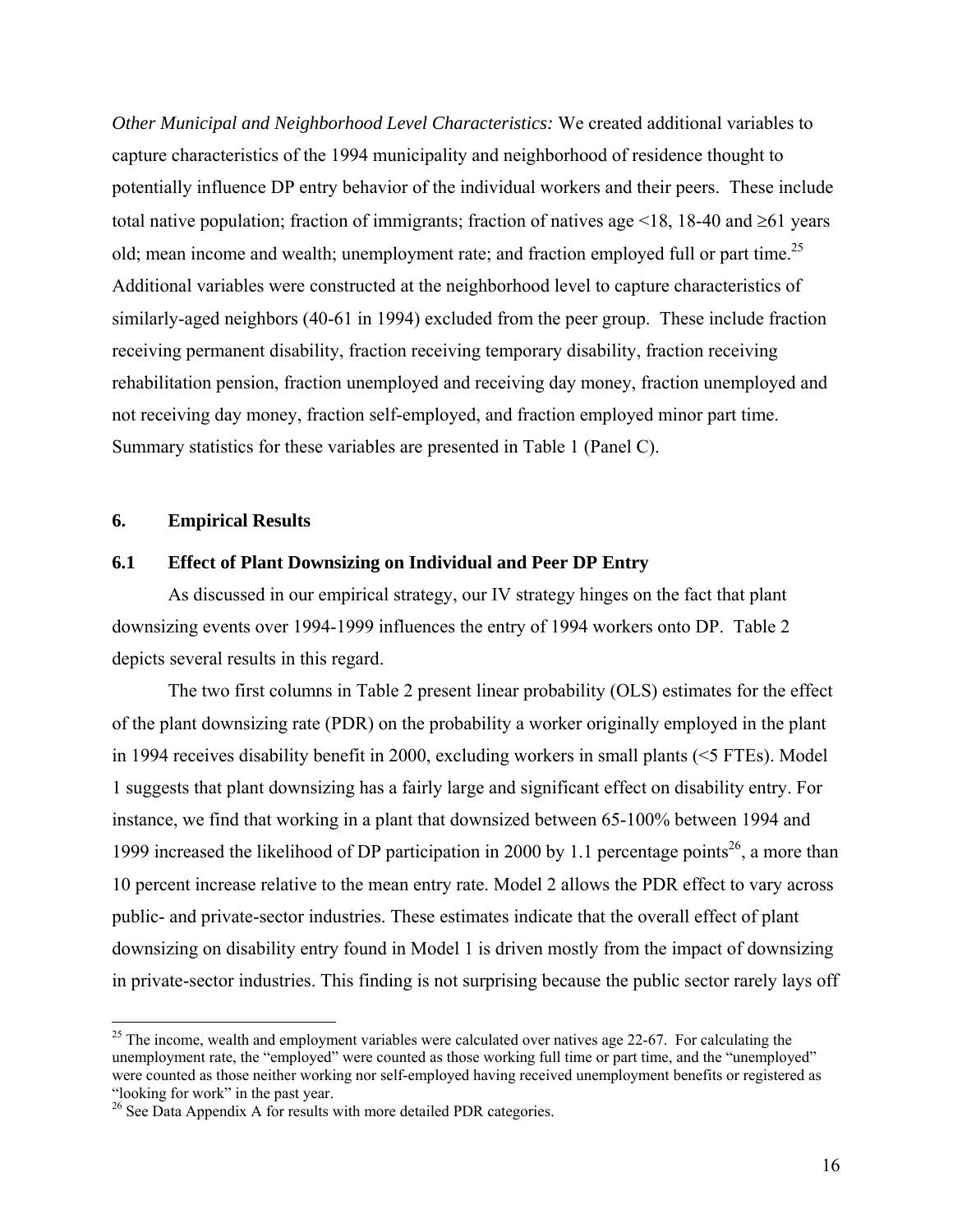workers when downsizing, but rather relocates workers to other jobs within the municipality (Røed and Fevang, 2005).

 Models 3 and 4 correspond to Models 1 and 2, estimated at the peer-group level (including peers in small 1994 plants) and weighted to reflect the count of peers over which the peer-level variables were constructed. In these models the dependent variable and the covariates are identical to those included in Models 1 and 2, but aggregated (as means) over all peers within the 1994 neighborhood. The pooled estimated effect of the PDR variables (see Model 3) deviate somewhat from the effects suggested by the individual-level estimates. Small and moderate downsizing events appear to have a somewhat smaller effect than suggested by the individuallevel model, while large downsizing events appear to have a somewhat larger effect.

Several unexpected patterns emerge when we allow the PDR coefficients to vary across private- and public-sector industries (see Model 4). First, the effect of downsizing in public sector industries now appears to have a *negative* impact on the peer DP rate in 2000. The estimated effect is significant and quite substantial for the fraction of peers in the smaller two downsizing categories. While the cause of this is unclear, it appears that the occurrence of small to moderate downsizing events in public sector plants within the local area are predictive of lower than expected DP entry rates. One plausible story is that local offices providing benefits to the poor or unemployed might shrink in response to better employment conditions. Similarly, offices providing services to the sick and disabled could shrink when the population utilizing such services declines.

Second, the effect of plant downsizings in private-sector industries grows substantially, some two to five times the magnitude suggested by the individual-level model. We offer a number of possible explanations for this. First, plant downsizings can indicate limited local employment opportunities that might influence DP entry even among those not directly affected. Second, our PDR variables capture downsizing events at one's 1994 plant. To the extent that workers who switch plants over the period are re-employed in similar plants as their neighbors, the peer level PDR could proxy for the direct effect of downsizing on workers who changed jobs. Third, the downsizing experience of peers in larger plants might be correlated with negative employment shocks experienced by peers in small plants. Fourth, the larger peer-level estimates potentially capture near-term social interaction effects, e.g. if workers are already being influenced by recent changes in their peers' DP rate. In short, the fact that the peer-level model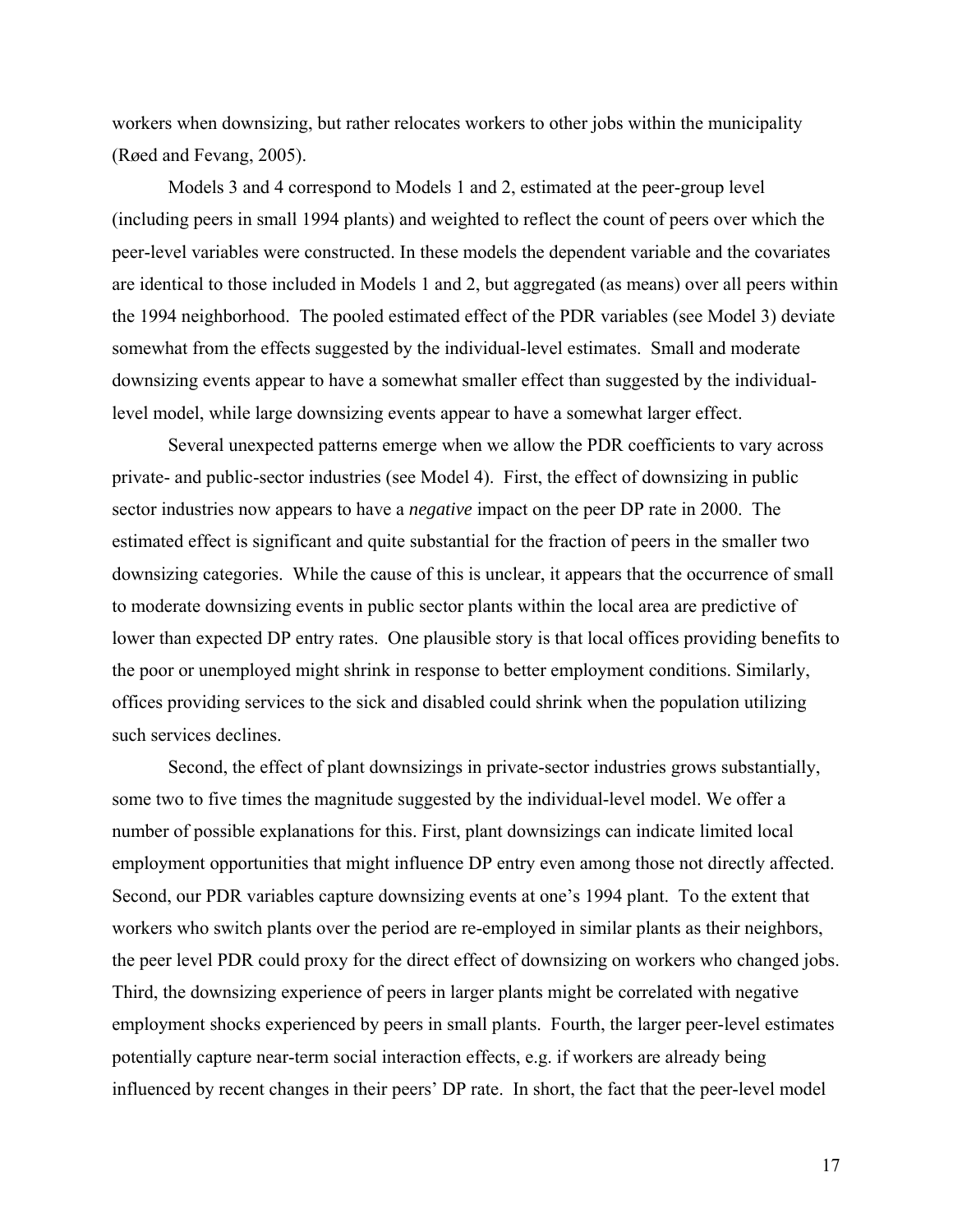suggests larger downsizing effects is not particularly surprising, though we admit being surprised by the magnitude of the differences.

Model 5 corresponds to the first stage in our IV approach, $27$  and replicates Model 4 except for the omission of the PDR variables pertaining to public-sector industries. The estimated PDR coefficients for the private-sector industries are basically unchanged, suggesting we are safe in excluding the public-sector PDR covariates from our IV model.

#### **6.2 Main Results: The Effect of Social Interaction on Disability Pension Entry**

The first column in Table 3 reports the linear probability (OLS) estimate of the social interaction effect. This model suggests that a one percent increase in the 2000 peer DP rate predicts a 0.1 percentage point increase in the subsequent entry rate (to 2003) of workers employed at the end of 1999. Absent any omitted variable bias, we would expect this estimate to understate the social interaction effect induced by a recent shock. The intuition behind this is straightforward: past shocks have a smaller effect on entry rates because more time has been allowed for adjustment towards the new equilibrium.

Column 2 in Table 3 presents our baseline IV estimate. The social interaction effect estimated off of recent shocks grows substantially in magnitude as expected. Our IV estimate suggests that a one percentage point increase in the 2000 peer DP rate due to recent economic shocks increases the subsequent entry rate (1999-2003) of workers by 0.65 percentage points, an almost 10 percent increase relative to the baseline rate. IV probit estimates of the same model produced similar marginal effect estimates (see last column of Table 3). To put the magnitude of this estimate into context, this suggests that if a shock has the direct effect of inducing *x* percent of the working population to draw DP (and peer groups are hit symmetrically), then, due to social interactions, the indirect effect will increase entry by an additional  $0.65(1-x)x$  percentage points. For small  $x$ , this corresponds to a social multiplier of 1.65, which is slightly lower than most of the estimates by Glaeser et al. (2003).

The reduced form estimates of our model, presented in column 3, suggest that the relationship between the individual PDR covariates and subsequent DP entry are closely proportional to their relationship with the peer DP rate in 2000. As such, the implied IV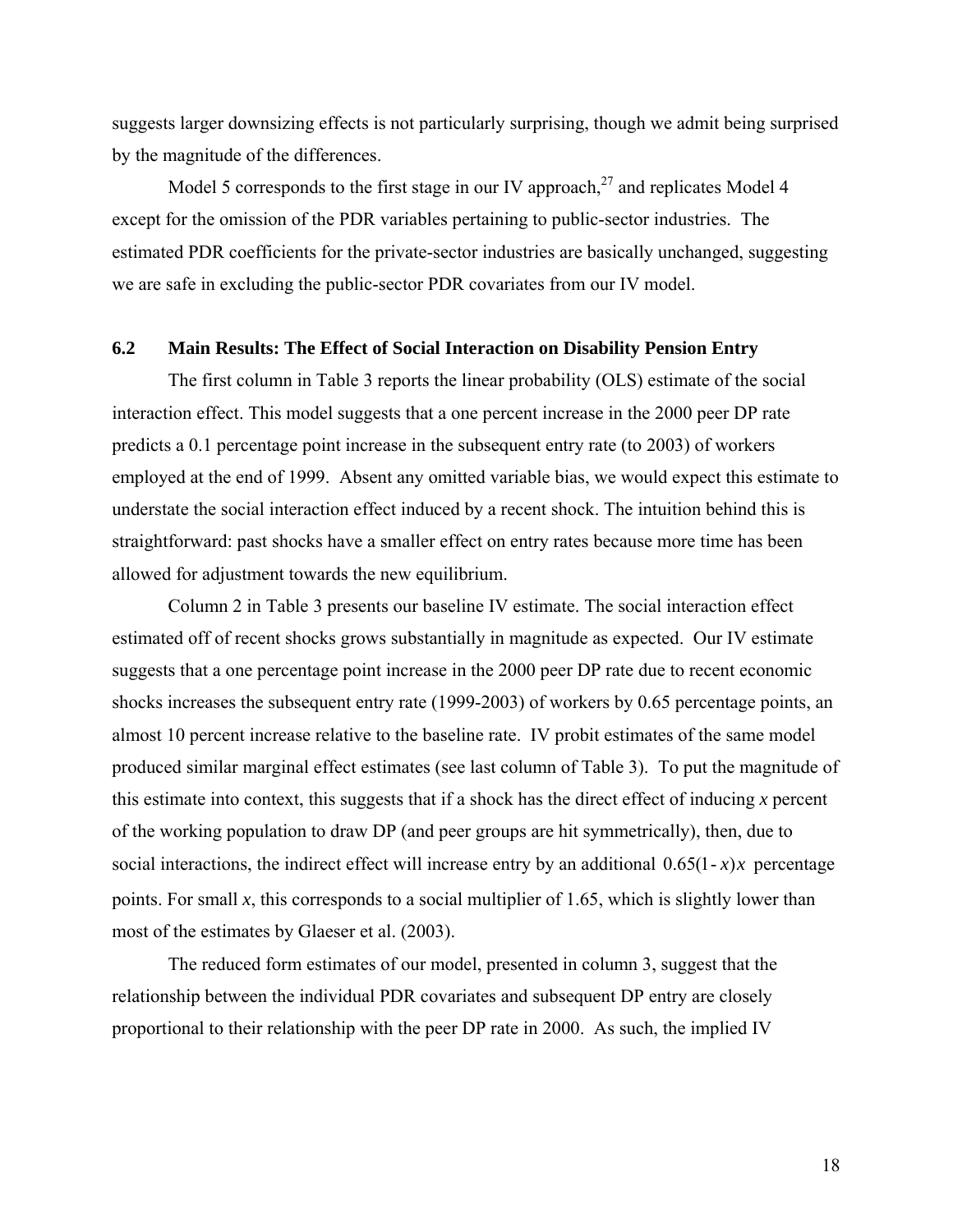estimates suggested by the reduced form PDR coefficients, presented in column 4, are very similar and all within one standard error of our pooled IV estimate.

### **6.3 Robustness Analysis**

The identifying assumption in our IV approach is that the plant downsizing experiences of a worker's peers occur independently of unobserved individual- and neighborhood-level determinants of DP participation. Table 4 reports the result of numerous robustness checks to test the validity of this assumption.

 An important concern for our identifying assumption is that downsizing experiences could be correlated across peers. Our IV estimate could therefore be picking up delayed reactions<sup>28</sup> to the downsizing events in workers' own plants. If so, controlling for the plant downsizing rates (1994- 1999) in workers' own plants would be expected to reduce the estimated social interaction coefficient. Comparing IV Model 1 (baseline model from Table 2) and 2 in Table 4 we can see that the inclusion of plant downsizing rates has a negligible effect on our IV estimate.

 Peers' downsizing events could potentially influence subsequent entry onto disability through mechanisms having nothing to do with social interactions effects. In particular, local downsizing events could be indicative of declining local labor market opportunities, which could influence DP entry going forward. Models 3-5 include additional covariates through which declining labor market opportunities might be exhibited. In Model 3, we include covariates capturing the PDR of the worker's 1999 plant going forward (through 2003). In Model 4, we include covariates capturing the changes in worker's income and wealth variables since 1994. In Model 5, we include covariates capturing the unemployment rate in 1999 at both the neighborhood and municipal levels. The IV estimate is extremely robust to inclusion of each set of additional covariates.

 As further robustness checks, we limit the sample in various ways that could affect the ability of the past PDR covariates to fully capture the past downsizing experience of the worker. In Model 6, we exclude workers whose 1994 plant had fewer than 5 FTEs, as the past PDR covariates were set to zero for such observations. Excluding these workers had negligible effect on our IV

 $^{27}$  But only approximately. Our true first stage model is estimated over workers still employed at the end of 1999, using the characteristics and PDRs of one's peers to predict the DP rate of one's peers in 2000. Thus, the coefficients will vary somewhat due to different implied weighting.

<sup>&</sup>lt;sup>28</sup> After 1999 since the workers are still employed in 1999.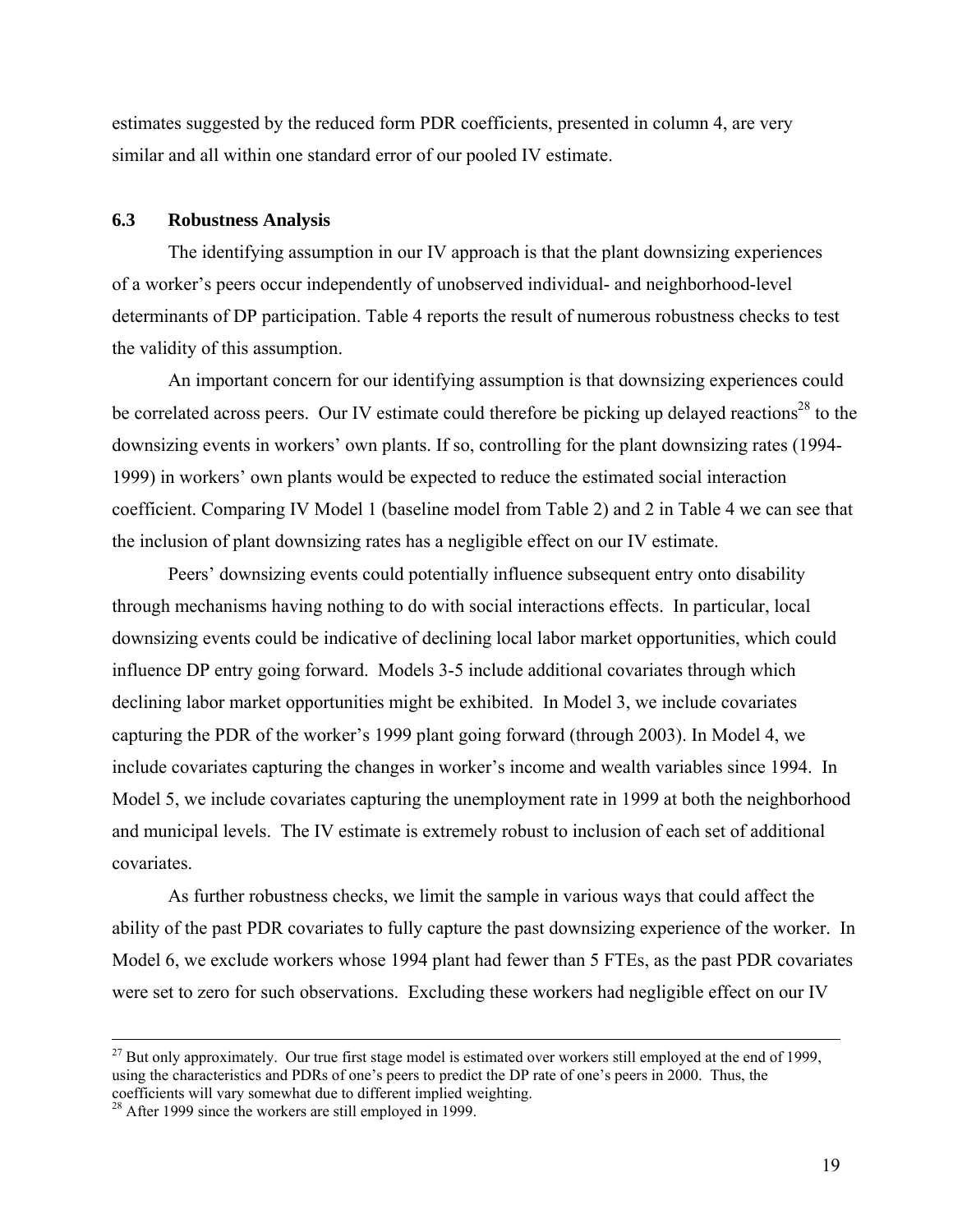estimate. In Model 7, we restrict our sample to workers employed in the same plant in both 1994 and 1999. Doing so eliminates workers who might have experienced plant downsizing after switching jobs during the 1994-1999 period. Moreover, this restriction explicitly drops anyone who was directly affected by a downsizing event, in the sense that these workers were clearly retained at their original plant. Again, the effect on the IV estimate is extremely modest. Finally, Model 8 restricts our sample to workers still employed in their 1994 plant, and their 1994 plant was stable or growing over the 1994-1999 period. Specifically, we exclude workers in plants downsizing 5% or more. We regard this as a particularly strong test of robustness in the sense of conforming most closely to Moffitt's (2001) suggested approach: if social interaction effects exist, shocks affecting one's peers should affect the DP entry even of those workers experiencing no such shock. Instead of declining in magnitude, our IV estimate actually increases somewhat under this restriction, though the difference in statistically insignificant.<sup>29</sup>

## **6.4 Specification Tests**

 $\overline{a}$ 

Another concern for our IV approach is that plant downsizing may be concentrated in neighborhoods populated by workers with higher propensities to draw disability pension. For example, working class neighborhoods are more likely to suffer from downsizing, and workers within such neighborhoods may be more likely to use disability insurance due to a higher incidence of disabling conditions and/or a lower opportunity cost associated with exiting the workforce. As a result, downsizing events in the past may proxy for an unobserved tendency of workers in certain neighborhoods to draw disability benefits. Tables 5 and 6 provide two specifications tests for this possibility.

Table 5 presents linear probability (OLS) estimates for the likelihood a worker in our sample received sick money in a given year,  $1992-2002$ <sup>30</sup> The use of sick money should capture some of a worker's propensity for using sickness-related benefits programs, like DP. Thus, if peers' downsizing experiences were correlated with individual's unobserved propensity for using DP, one would expect to observe this correlation in the context of sick money use before the downsizings occurred.

 $29$  The larger estimate produced in Model 8 is potentially indicative of selection effects. Specifically, those retained in downsizing plants might be those with lower propensities for entering DP than those retained at non-downsizing plants. However, the imprecision of the estimates prevents us from rejecting the equivalence of the two estimates.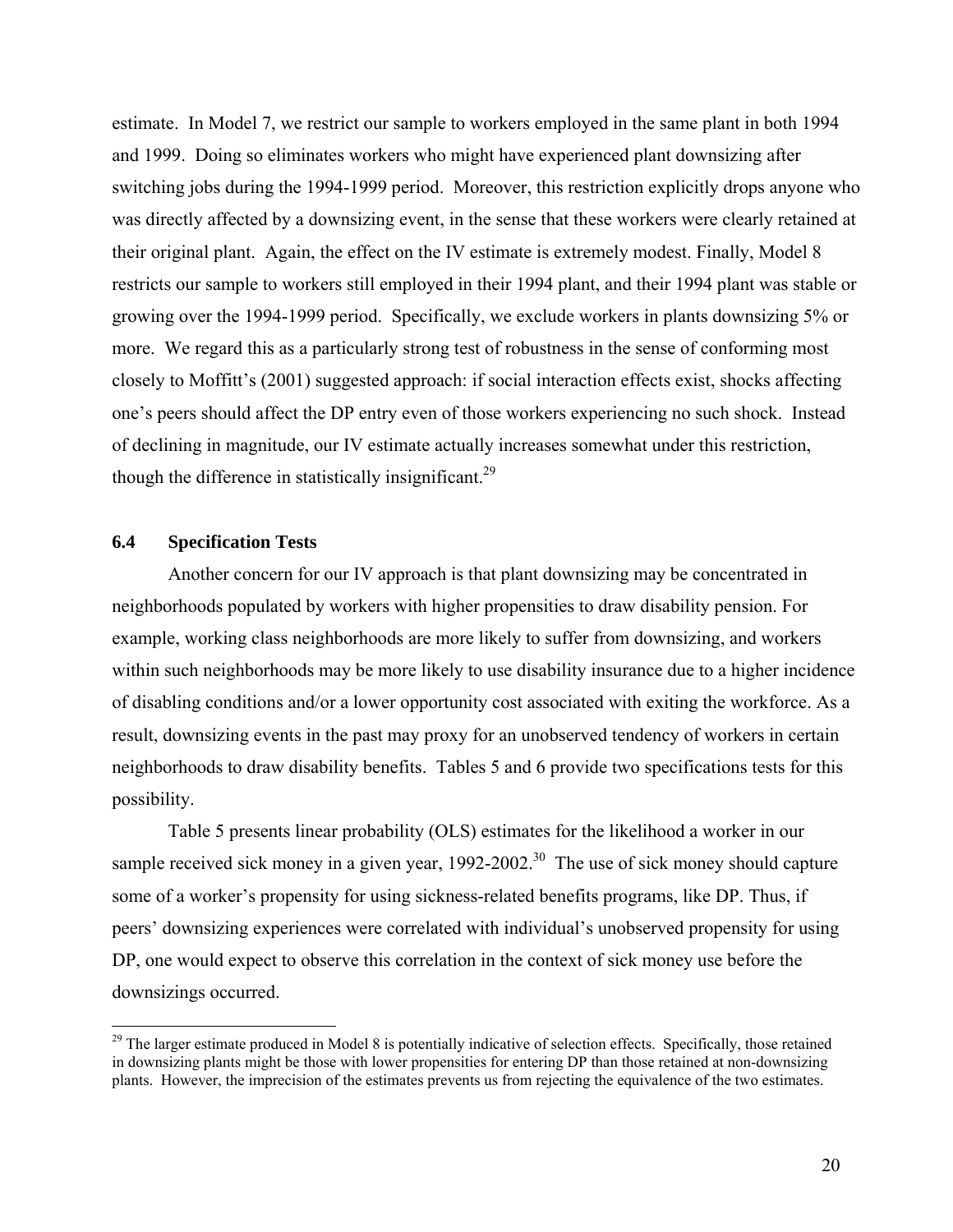Instead, Table 5 provides no evidence that the PDR covariates are predictive of greater sick money use prior to 1994. Prior to 1996, coefficients are generally negative and consistently insignificant. Significant positive coefficients do emerge in 1996 and 1997, but do not persist. However, in the later years, some significant positive coefficients re-emerge, consistent with the influence of peer's downsizing events on worker's subsequent DP entry.

Table 6 reports OLS estimates for the "effect" of the peer PDR covariates on the *neighborhood* DP rate in years preceding 1995. These rates are calculated over all similarlyaged neighbors (40-61 in 1994) residing in the worker's 1994 neighborhood. If peers' downsizing experiences reflect a generally higher propensity to use DP in a worker's neighborhood, we would expect to find the peer PDR covariates positively correlated with prior rates of DP use in the neighborhood. Neighborhood DP rates in 1992 and 1993 are only weakly and inconsistently correlated with the peer PDR covariates. The fraction of peers experiencing small downsizing events is weakly negatively correlated with the neighborhood DP rate, while the fraction of peers in the other categories are weakly positively correlated. However, in 1994, we do find a significant positive correlation between the neighborhood DP rate and the fraction of peers experiencing the largest downsizing events. One plausible explanation for this finding is that some plants with substantial downsizing over 1994-1999 were already doing poorly, and perhaps laying off workers prior to 1994. Alternatively, workers could be reacting to expectations of future downsizing. This could induce the recent increase in the neighborhood DP rates that we observe.

A less favorable interpretation for our empirical strategy is that the finding reflects a systematic bias in our IV estimate: the fraction of peers in large downsizing plants reflects a higher propensity for DP use in one's neighborhood. However, if such a bias did exist, we would expect that the implied IV estimate generated off of the largest peer PDR category would most greatly suffer from this bias. The IV estimate generated off the smallest PDR category would suffer the least. However, recalling the results in Table 3, we found the implied IV estimates were very similar when based on the individual peer PDR instruments. Moreover, the implied IV estimate using the smallest PDR instrument was very similar to that using the largest PDR instrument. Taking together, it is difficult to conclude a systematic bias exists in terms of

<sup>&</sup>lt;sup>30</sup> Models estimated for years 2001 and 2002 drop workers who had died, received an early retirement or received DP at the end of the prior calendar year since subsequent sick money use is virtually zero following such events.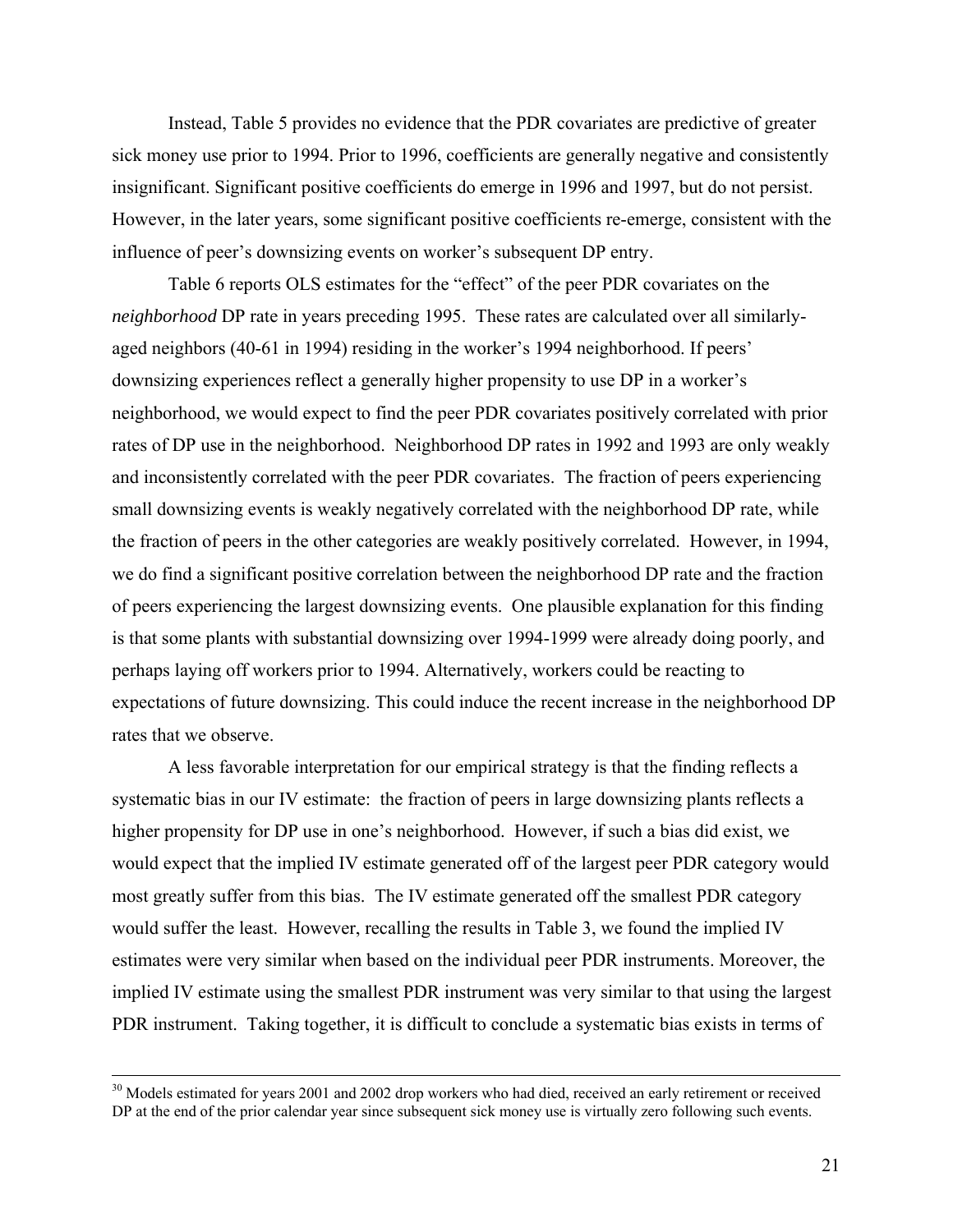higher unobserved propensities to use DP in neighborhoods harder hit by plant downsizing events.

#### **6.5 The Role of Social Norms in Disability Pension Participation**

In the context of disability participation, social interaction effects could operate through at least three different mechanisms: social norms, information and leisure complementarities. It is not within the scope of this paper to provide conclusive evidence separating these mechanisms. Our data does, however, allow us to provide some preliminary evidence on the role of social norms.

Table 7 reports IV estimates for different sub-samples of neighborhoods defined over characteristics intended to proxy for existing social norms towards DP participation in 1994. A person is presumably less likely to respond to the disability entry of his peers if residing in a neighborhood with stronger norms against DP participation. Thus, if social norms play a role in disability pension participation, we would expect weaker social interaction effects in neighborhoods with stronger social norms against living on welfare.

In the first two columns of Table 7 we compare neighborhoods with above median 1994 DP participation rates to neighborhoods with below median DP rates. The idea is that a neighborhoods' initial participation rate provides some information about the degree to which DP participation is stigmatized in this neighborhood. We find that the estimated social interaction coefficient is substantially larger in neighborhoods with higher 1994 DP rates. In columns 3 and 4, we compare neighborhoods with higher 1994 workforce participation to neighborhoods with lower workforce participation. Again, we find that the estimated social interaction coefficient is larger in neighborhoods with weaker commitment to the workforce.

 During the 1980s and 1990s two coalitions comprised the political parties of influence in Norway, the coalition of socialists and the coalition of center/conservatives.<sup>31</sup> In columns 5 and 6 we use data from the national election in the autumn of 1993 and compare IV estimates across municipalities with more socialist or conservative/center voting patterns.<sup>32</sup> Our idea in doing so is that municipalities casting a larger share of votes for conservative/center parties are those with stronger social norms against welfare use. Data from polls can be taken to indicate such a

 $\overline{a}$ 

 $31$  Government was held by coalitions of the conservative/center parties in much of the 1980s, by a center coalition in the late 1990s, and by a conservative/center coalition in the early 2000s. From 1990 to 1997 the Labor Party held Government. Our results remain similar if the three center parties are excluded from the sample.<br><sup>32</sup> Voting results are not available at the neighborhood level.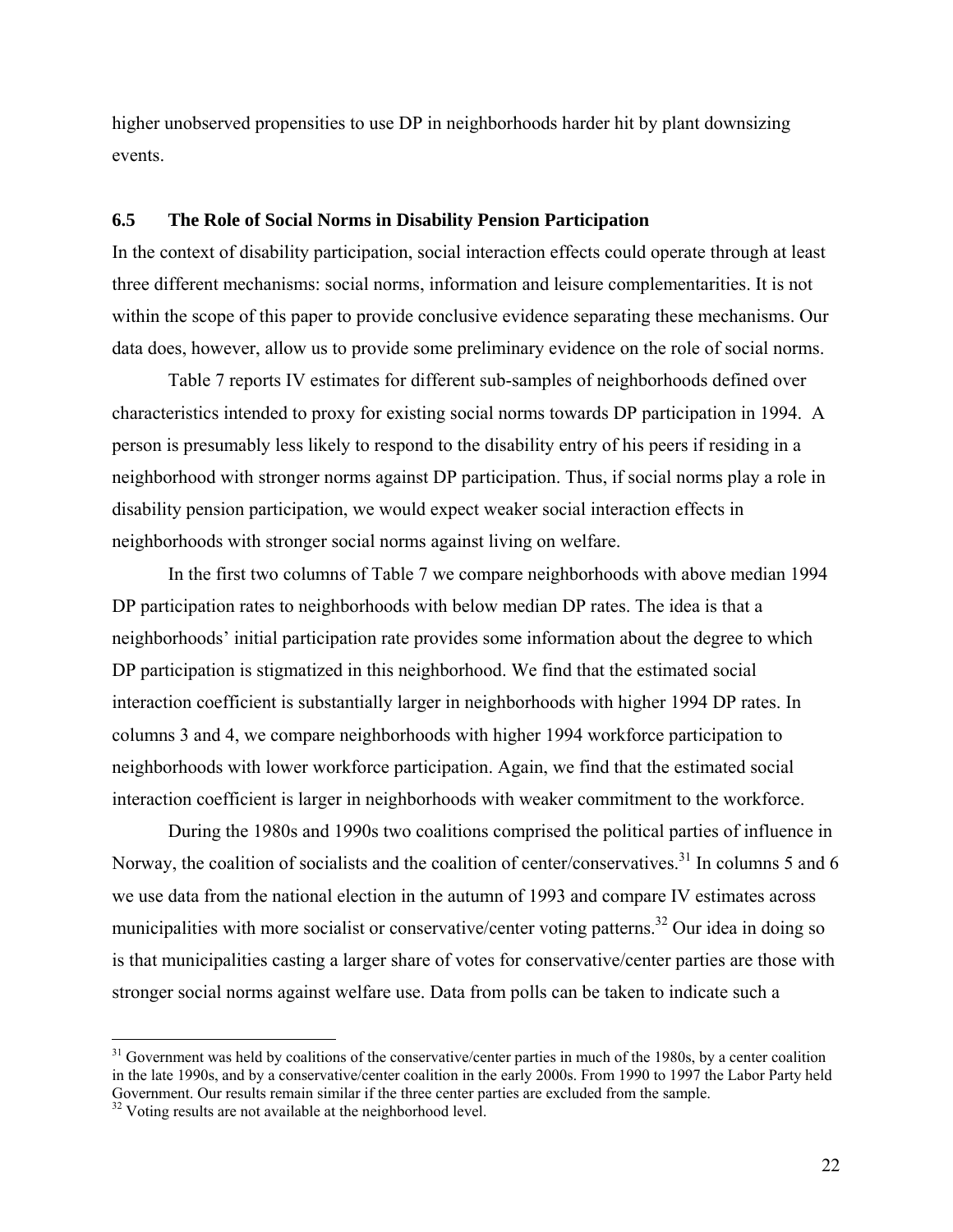pattern. Statistics Norway performed two polls in 1992/3 asking respondents whether they were of the opinion that, in the future, welfare pension programs in Norway should be constricted, remain as they are, or be extended. In both polls, the respondents stating to vote conservative/center were more than twice as inclined as the socialist voters to be of the opinion that the programs should be constricted. Moreover, Flaa and Pedersen (1999) find that about 9 percent of the respondents stating to vote for the socialists thought that the government spent too much resources on welfare pension programs, while about 22 percent of the center/conservative voters were of the same opinion. Consistent with a social norm mechanism, we find that the estimated social interaction coefficient is substantially larger in more socialist municipalities.

## **7. Conclusion**

In this paper we investigate the role of social interaction effects in disability pension participation in Norway. In particular, we investigate how an employed person's decision to utilize disability insurance is affected by his employed neighbors' disability entry*.* Our results lend empirical support to concerns about the potential development of "welfare cultures" arising from poorly designed disability insurance programs. Indeed, our IV estimates suggest that a one percentage point increase in the participation rate of previously employed neighbors increased the subsequent 4-year entry rate of workers employed at the end of 1999 by 0.65 percentage points. Moreover, our results suggest that social norms towards disability participation affect the magnitude of the social interaction effects.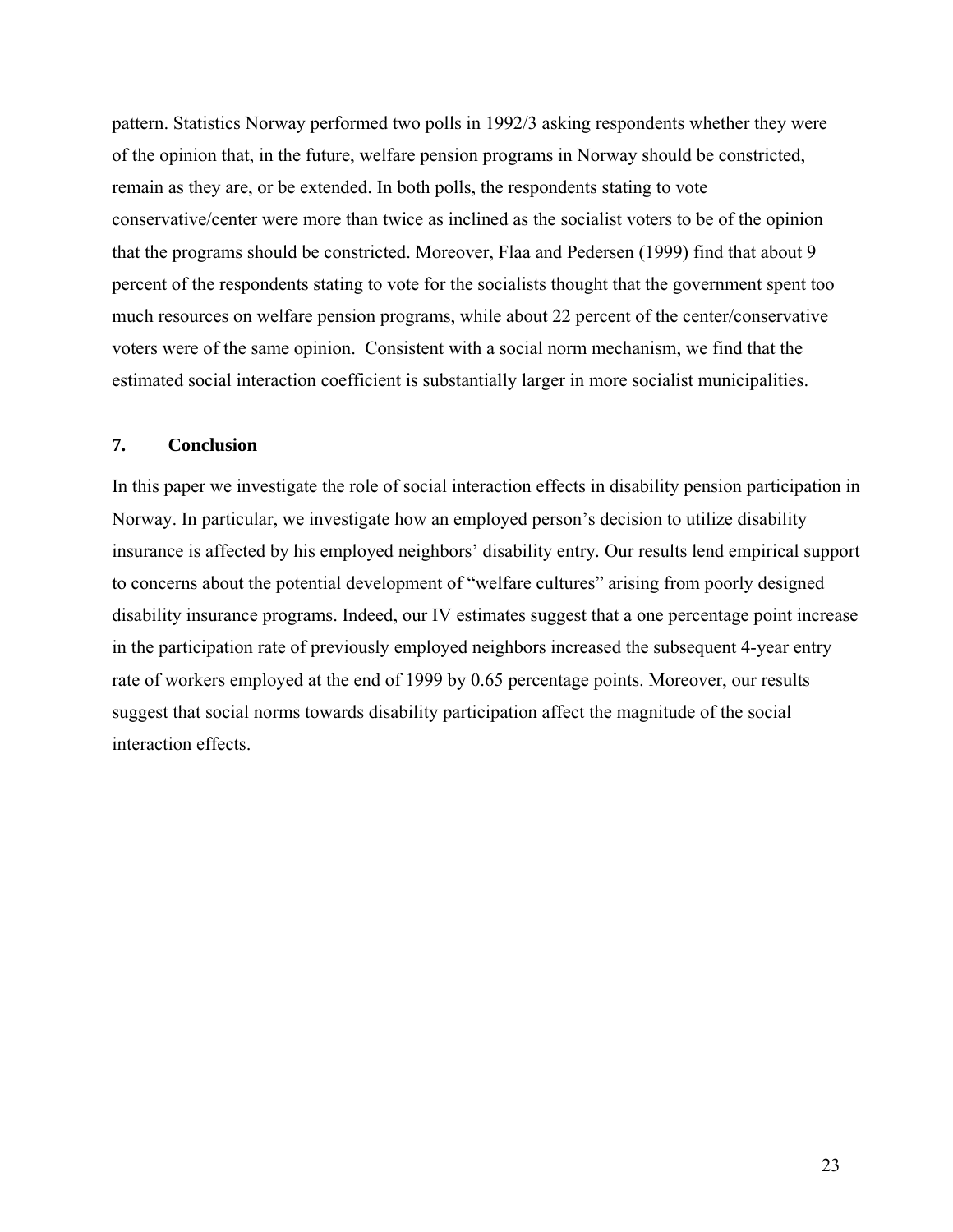## **References**

Aizer, A. and J. Currie, 2004,"Networks or neighborhoods? Correlations in the use of publiclyfunded maternity care in California", Journal of Public Economics, 88 (12), 2573-2585.

Autor, David H., and Mark G. Duggan, 2003, "The Rise in the Disability Rolls and the Decline in Unemployment," Quarterly Journal of Economics, 118(1), 157-205.

Brock, W. and S. Durlauf , 2001, "Discrete Choice with Social Interactions", Review of Economic Studies, 68, 235-260.

Besley, T. and S. Coate, 1992, "Understanding welfare stigma - taxpayer resentment and statistical discrimination", Journal of Public Economics, 1992, 48 (2), 165-183.

Burkhauser, R., M. Daly, A. Houtenville, and N. Nargis, 2001, "Economic Outcomes of Working-Age People with Disabilities over the Business Cycle: An Examination of the 1980s and 1990s," Federal Reserve Bank of San Francisco Working Paper No. 2001-17.

Bertrand, Marianne, Erzo F. P. Luttmer, and Sendhil Mullainathan, 2000, "Network Effects and Welfare Cultures," Quarterly Journal of Economics, 115(3), 1019-55.

Black, Dan, Kermit Daniel, and Seth Sanders, 2002, "The Impact of Economic Conditions on Participation in Disability Programs: Evidence from the Coal Boom and Bust," American Economic Review, 92(1), 27-50.

Case A. C., and L.F. Katz, 1991, "The Company You Keep: The Effect of Family and Neighborhood on Disadvantaged Youths", NBER Working Paper No. 3705.

Coleman, J., 1990, Foundations of social theory, Cambridge, MA: Harvard University Press.

Crane, J., 1991, "The Epidemic Theory of Ghettos and Neighborhood Effects on Dropping out and Teenage Childbearing", American Journal of Sociology, 96, 1226-59.

Cutler, David and Elizabeth Richardson, 1997, "Measuring the Health of the U.S. Population," Brookings Papers on Economic Activity: Microeconomics, 217-271.

Duflo, E. and E. Saez, 2003, "The role of information and social interactions in retirement plan decisions: Evidence from a randomized experiment", Quarterly Journal of Economics, 2003, 118 (3), 815-842.

Flaa, J. and A. Pedersen, 1999, "Holdninger til ulikhet, pensjon og trygd" ("Attitudes towards inequality and welfare pension programs"), Fafo rapport 305, Oslo.

Glaeser, E., B. Sacerdote, and J. Scheinkman, 1996, "Crime and Social Interaction", Quarterly Journal of Economics, 106, 507-548.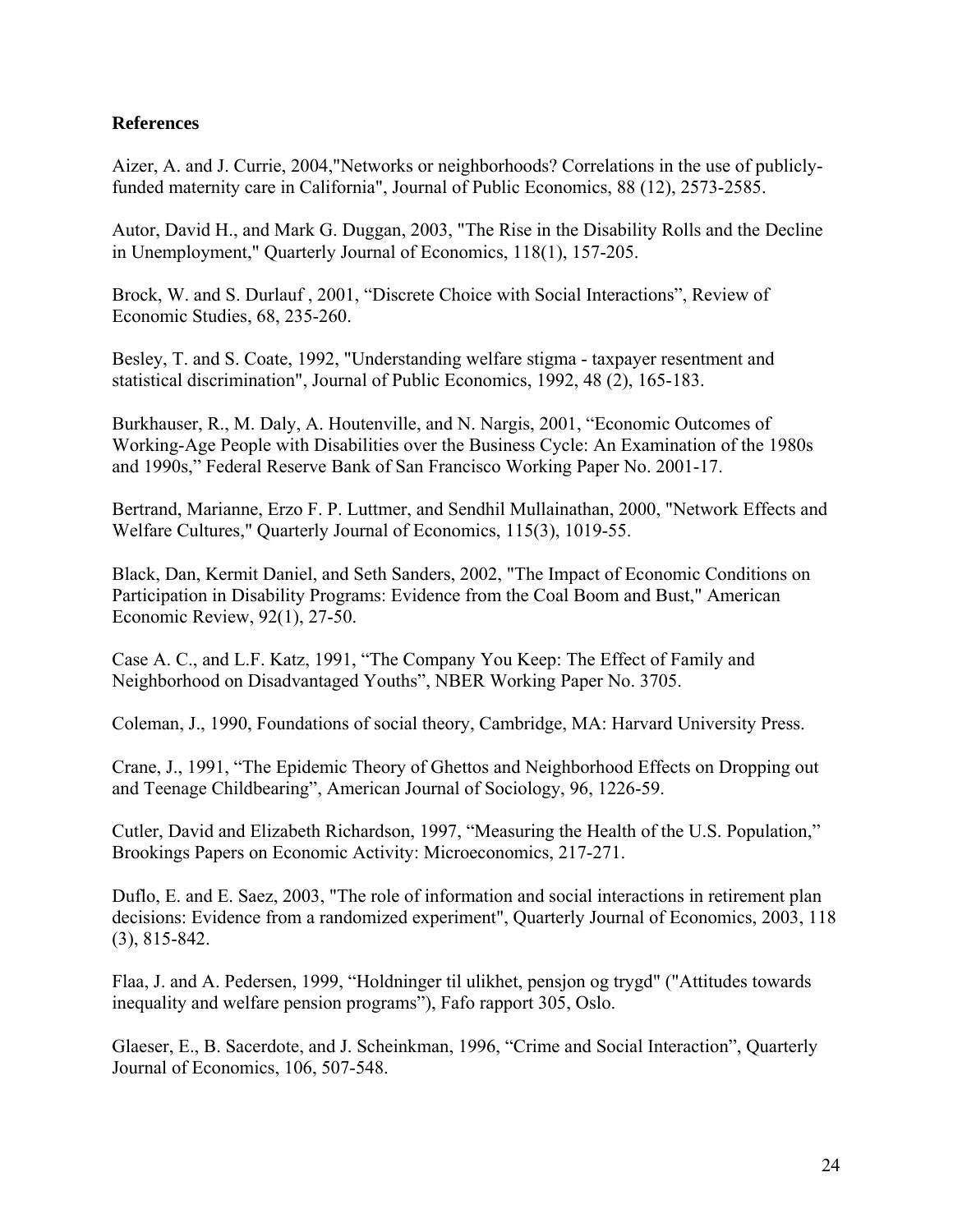Glaeser, E., and J.A. Sheinkman, 2003, "Non-Market Interactions", In M. Dewatripoint, L.P. Hansen and S. Turnovsky (eds.), Vol. I., Advances in Economics and Econometrics: Theory and Applications, Eight World Congress, Massachusetts: Cambrige University Press, pp. 339-369.

Glaeser, E.L., B.I. Sacerdote and J.A. Scheinkman, 2003, "The Social Multiplier", Journal of the European Economic Association, 1 (2-3), 345-353.

Horan, P.M., and P.L. Austin, 1974, "The Social Bases of Welfare Stigma", Social Problems, 21, 648-57.

Hoxby, C. M., 2ooo, "The effects of class size on student achievement: New evidence from population variation", Quarterly Journal of Economics, 115 (4), 1239-1285.

Katz, L. F., J. R. Kling and J. B. Liebman, 2001, "Moving to opportunity in Boston: Early results of a randomized mobility experiment", Quarterly Journal of Economics, 116 (2), 607-654.

Kling, J. R., J. Ludwig and L. F. Katz, 2001, "Neighborhood effects on crime for female and male youth: Evidence from a randomized housing voucher experiment", Quarterly Journal of Economics, 120 (1), 87-130.

Lalive, R. and A. Cattaneo, 2005, "Social Interactions and Schooling Decisions", Mimeo*,*  University of Zurich.

Lindbeck, Assar, Sten Nyberg, and Jorgen W. Weibull, 1999, "Social Norms and Economic Incentives in the Welfare State," Quarterly Journal of Economics, 114(1), 1-35.

Ludwig, J., G. J. Duncan and P. Hirschfield, 2005, "Urban poverty and juvenile crime: Evidence from a randomized housing-mobility experiment", Quarterly Journal of Economics, 116 (2), 655- 679.

Manski, C., 1993, "Identification of Endogenous Social Effects: The Reflection Problem," Review of Economic Studies, 60(3), 531-542.

Manski, C., 1995, Estimation Problems in the Social Sciences. Cambridge, MA: Harvard University Press.

Moffitt, Robert, 1983, "An Economic Model of Welfare Stigma," American Economic Review, 73(5), 1023-35.

Moffitt, Robert, 2001, "Policy Interventions, Low-Level Equilibria, and Social Interactions", In S. N. Durlauf, and H.P. Young (eds.), Social Dynamics, Massachusetts: MIT Press, pp. 45-82.

OECD, Transforming Disability into Ability: Policies to Promote Work and Income Security for Disabled People, Paris: OECD, 2003.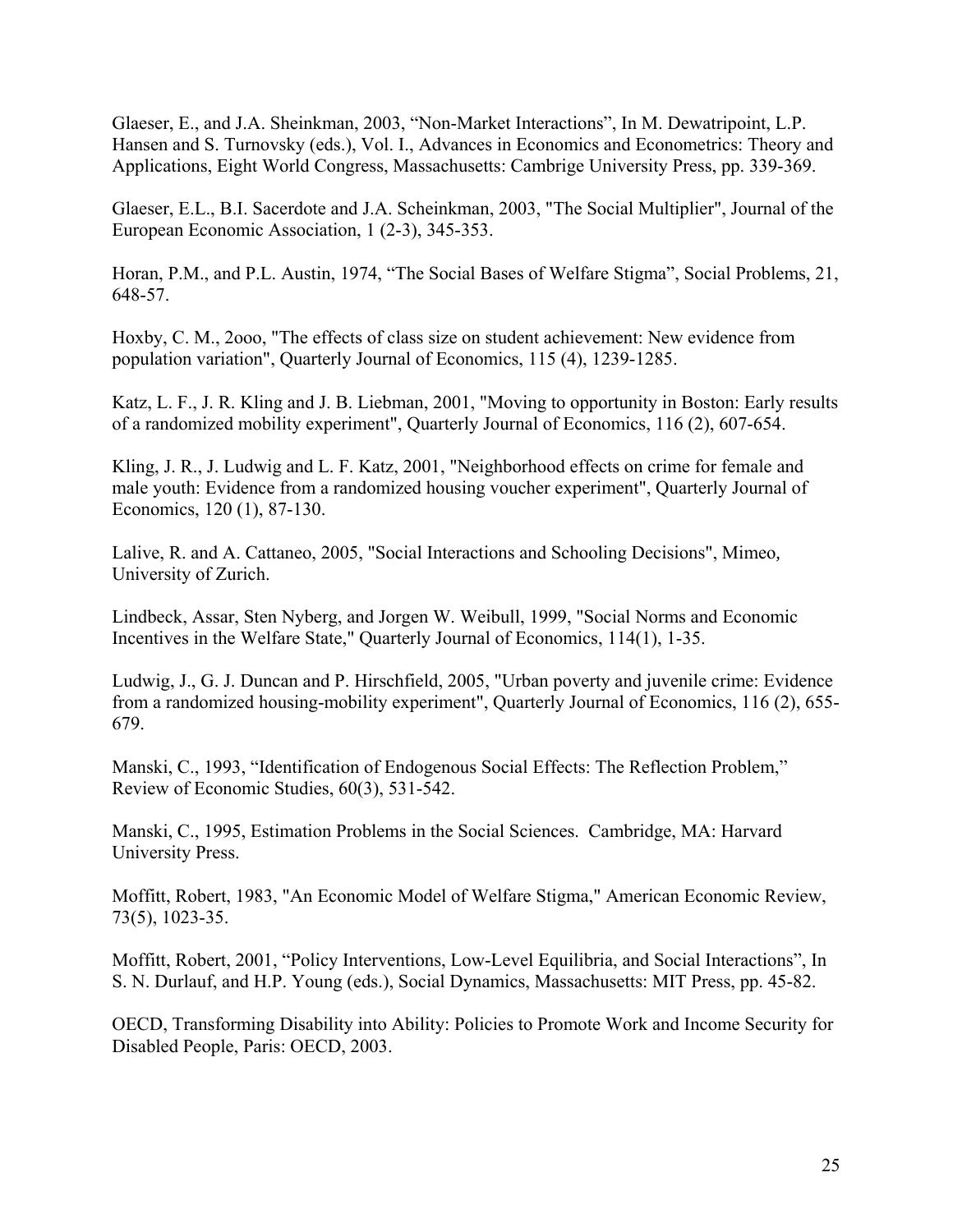Rege, M., K. Telle and M. Votruba, 2005, "The effect of plant downsizing on disability pension utilization", Discussion Papers No. 435, Research Department, statistics Norway.

Rupp, K. and D. Stapleton,1995, "Determinants of the Growth in the Social Security Administration's Disability Programs: An Overview," Social Security Bulletin, 58(4), 43-70.

Røed, Knut and Elisabeth Fevang, 2005, "Organizational Change, Absenteeism and Welfare Dependency," University of Oslo, Memorandum 20.

Sacerdote, B., 2001, "Peer effects with random assignment: Results for Dartmouth roommates", Quarterly Journal of Economics, 116 (2), 681-704.

Stapleton, D., K. Coleman, K. Dietrich, and G. Livermore, 1998, "Empirical Analysis of DI and SSI Application and Award Growth," in K. Rupp and D. Stapleton (eds.), Growth in Disability Benefits: Explanation and Policy Implications. Kalamazoo, MI: W.E. Upjohn Institute for Employment Research.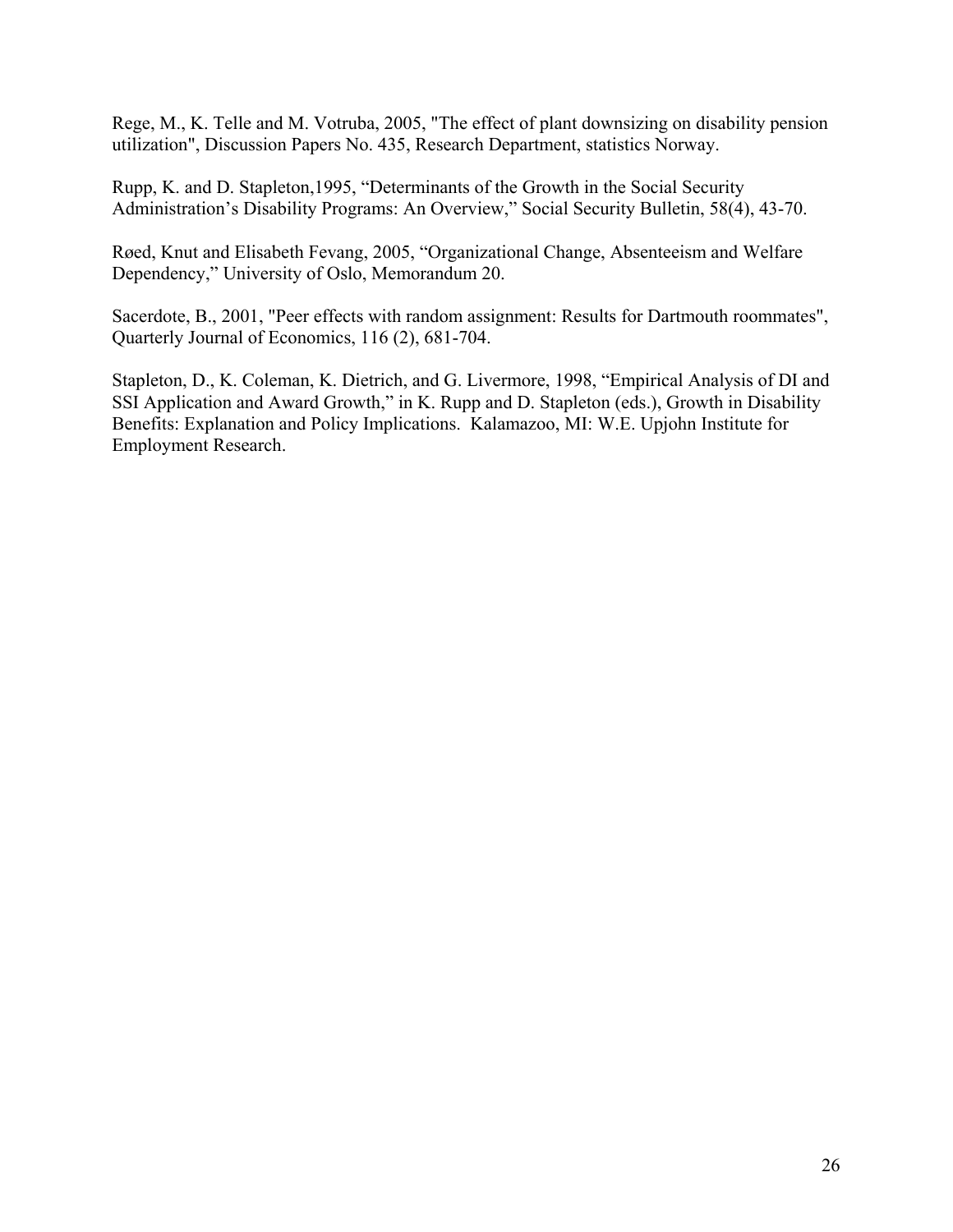| Panel A: Worker Characteristics |                      |                        |                      |                            |                      |  |  |  |
|---------------------------------|----------------------|------------------------|----------------------|----------------------------|----------------------|--|--|--|
| Characteristic                  | Fraction/Mean (s.d.) | Characteristic         | Fraction/Mean (s.d.) | Characteristic             | Fraction/Mean (s.d.) |  |  |  |
| DP status 2003 <sup>a</sup>     | .069                 | Tenure                 |                      | 1999-2003 PDR <sup>c</sup> |                      |  |  |  |
| Age                             | 52.7(4.71)           | $1-3$ yrs              | .024                 | $5 - 15%$                  | .108                 |  |  |  |
| Female                          | .423                 | $3-5$ yrs              | .061                 | 15-25%                     | .080                 |  |  |  |
| Education (years)               |                      | $5-8$ yrs              | .223                 | 25-35%                     | .050                 |  |  |  |
| $\leq$ 9 yrs                    | .133                 | $\geq 8$ yrs           | .682                 | 35-45%                     | .039                 |  |  |  |
| $13-15$ yrs                     | .318                 | Plant size (FTEs)      |                      | 45-55%                     | .028                 |  |  |  |
| $\geq 16$ yrs                   | .195                 | $5 - 10$               | .104                 | 55-65%                     | .022                 |  |  |  |
| Marital status                  |                      | $10 - 25$              | .193                 | 65-75%                     | .016                 |  |  |  |
| Married                         | .728                 | $25 - 50$              | .185                 | 75-85%                     | .019                 |  |  |  |
| Widowed                         | .024                 | 50-100                 | .156                 | 85-95%                     | .023                 |  |  |  |
| Divorced                        | .137                 | 100-500                | .229                 | 95-100%                    | .122                 |  |  |  |
| Children $\leq 18$ y.o.         |                      | $\geq 500$             | .133                 | 1994-1999 PDR <sup>d</sup> |                      |  |  |  |
|                                 | .269                 | Industry               |                      | $5 - 15%$                  | .118                 |  |  |  |
| $\overline{c}$                  | .201                 | agriculture, fishing   | .004                 | 15-25%                     | .076                 |  |  |  |
| $3-4$                           | .073                 | mining, oil            | .022                 | $25 - 35%$                 | .045                 |  |  |  |
| $\geq 5$                        | .002                 | manufacturing          | .176                 | 35-45%                     | .033                 |  |  |  |
| On widow's pension              | .015                 | electric, gas, water   | .017                 | 45-55%                     | .015                 |  |  |  |
| Income/wealth <sup>b</sup>      |                      | construction           | .054                 | 55-65%                     | .012                 |  |  |  |
| Personal income                 | 316.0 (168.9)        | wholesale/retail trade | .106                 | 65-75%                     | .012                 |  |  |  |
| Other HH income                 | 278.8 (580.6)        | Hotels, restaurants    | .009                 | 75-85%                     | .019                 |  |  |  |
| Net HH wealth                   | 318.5 (2759.2)       | transport, communic.   | .088                 | 85-95%                     | .030                 |  |  |  |
| Emp status: PT                  | .090                 | financial intermed.    | .040                 | 95-100%                    | .148                 |  |  |  |
|                                 |                      | real estate, business  | .067                 | $<$ 5 FTEs (1994)          | .042                 |  |  |  |
|                                 |                      | Public admin, defense  | .112                 | Income/wealth $(1994)^{6}$ |                      |  |  |  |
|                                 |                      | education              | .136                 | Personal Income            | 248.7 (119.4)        |  |  |  |
|                                 |                      | Health, social work    | .143                 | Other HH Income            | 289.9 (3489.1)       |  |  |  |
|                                 |                      | other services         | .026                 | Net HH Wealth              | 217.4 (6268.4)       |  |  |  |

Table 1: Summary Statistics

<sup>a</sup> Includes workers entering DP prior to death, emigrating, or drawing early retirement.

b In units of 1000 Norwegian *kroners*.

c Measures decline in plant employment (FTEs) for worker's 1999 plant of employment.

<sup>d</sup> Measures decline in plant employment (FTEs) for worker's 1994 plant of employment, set to zero for plants with fewer than 5 FTEs at baseline.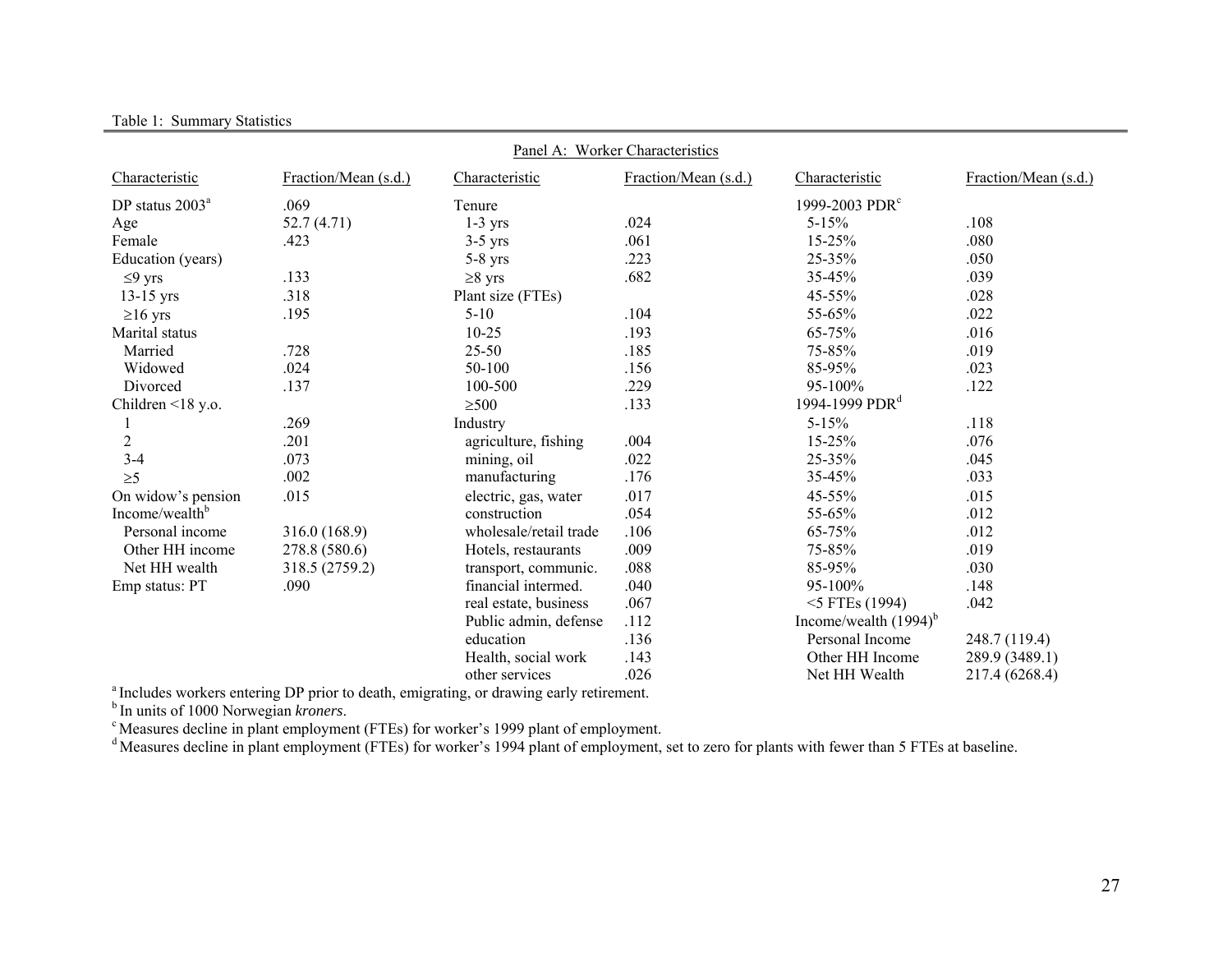| Panel B: Peer Group Characteristics |                      |                                 |                      |                            |                      |  |  |  |  |
|-------------------------------------|----------------------|---------------------------------|----------------------|----------------------------|----------------------|--|--|--|--|
| Characteristic                      | Fraction/Mean (s.d.) | Characteristic                  | Fraction/Mean (s.d.) | Characteristic             | Fraction/Mean (s.d.) |  |  |  |  |
| DP status 2000 <sup>a</sup>         | .085(.048)           | Emp status: PT                  | .124(0.058)          | Industry (cont.)           |                      |  |  |  |  |
| Age                                 | 48.8 $(1.4)$         | Tenure                          |                      | retail trade               | .062(.039)           |  |  |  |  |
| Female                              | .434(.070)           | $1-3$ yrs                       | .163(.065)           | hotels, restaurants        | .012(.020)           |  |  |  |  |
| Education (years)                   |                      | $\geq$ 3 yrs                    | .721(.082)           | transport, storage         | .060(.045)           |  |  |  |  |
| $\leq$ 9 yrs                        | .166(.092)           | Plant size (FTEs)               |                      | communication              | .024(.024)           |  |  |  |  |
| $13-15$ yrs                         | .284(.081)           | $5 - 10$                        | .092(.052)           | financial                  | .028(.025)           |  |  |  |  |
| $\geq 16$ yrs                       | .168(.101)           | $10 - 25$                       | .159(.074)           | insurance                  | .010(.014)           |  |  |  |  |
| Marital status                      |                      | $25 - 50$                       | .145(.069)           | real estate, business      | .048(.041)           |  |  |  |  |
| Married                             | .750(.144)           | 50-100                          | .136(.068)           | public admin, defense      | .096(.063)           |  |  |  |  |
| Widowed                             | .020(.020)           | 100-500                         | .236(.106)           | sanitation                 | .007(.012)           |  |  |  |  |
| Divorced                            | .119(.078)           | $\geq 500$                      | .123(.090)           | social services            | .292(.100)           |  |  |  |  |
| Children $\leq$ 18 y.o.             |                      | Industry                        |                      | rec/cultural services      | .013(.018)           |  |  |  |  |
|                                     | .203(.076)           | agriculture, fishing            | .005(.017)           | personal services          | .011(.017)           |  |  |  |  |
| $\overline{c}$                      | .135(.071)           | mining, oil                     | .017(.034)           | 1994-1999 PDR <sup>d</sup> |                      |  |  |  |  |
| $3-4$                               | .048(.044)           | food, beverage <sup>c</sup>     | .026(.035)           | $5-25%$ (public)           | .078(.059)           |  |  |  |  |
| $\geq 5$                            | .001(.006)           | apparel, other <sup>c</sup>     | .014(.029)           | $25-65%$ (public)          | .038(.040)           |  |  |  |  |
| On widow's pension                  | .013(.016)           | wood products <sup>c</sup>      | .013(.039)           | $65-100\%$ (public)        | .090(.073)           |  |  |  |  |
| On social assistance                | .006(.012)           | paper, publishing <sup>c</sup>  | .028(.039)           | $5-25%$ (private)          | .100(.065)           |  |  |  |  |
| On sick money                       | .037(.028)           | chemical, plastics <sup>c</sup> | .018(.040)           | $25-65%$ (private)         | .072(.051)           |  |  |  |  |
| Rec'd SM in year                    | .110(.048)           | basic metals <sup>c</sup>       | .012(.047)           | 65-100% (private)          | .118(.059)           |  |  |  |  |
| Income/wealth <sup>b</sup>          |                      | fabricated metals <sup>c</sup>  | .061(.065)           |                            |                      |  |  |  |  |
| Personal income                     | 241.4 (35.1)         | electric, gas, water            | .015(.026)           |                            |                      |  |  |  |  |
| Other HH income                     | 290.0 (603.7)        | construction                    | .053(.042)           |                            |                      |  |  |  |  |
| Net HH wealth                       | 242.6 (997.6)        | wholesale trade                 | .067(.052)           |                            |                      |  |  |  |  |

Table 1: Summary Statistics (cont.)

<sup>a</sup> Includes peers entering DP prior to death, emigrating, or drawing early retirement.

b In units of 1000 Norwegian *kroners*.

<sup>c</sup> Categories of manufacturing. Smallest three categories (manufacturing of apparel, mineral products and other) were combined into single category.

<sup>d</sup> Calculated separately by public- and private-sector industries.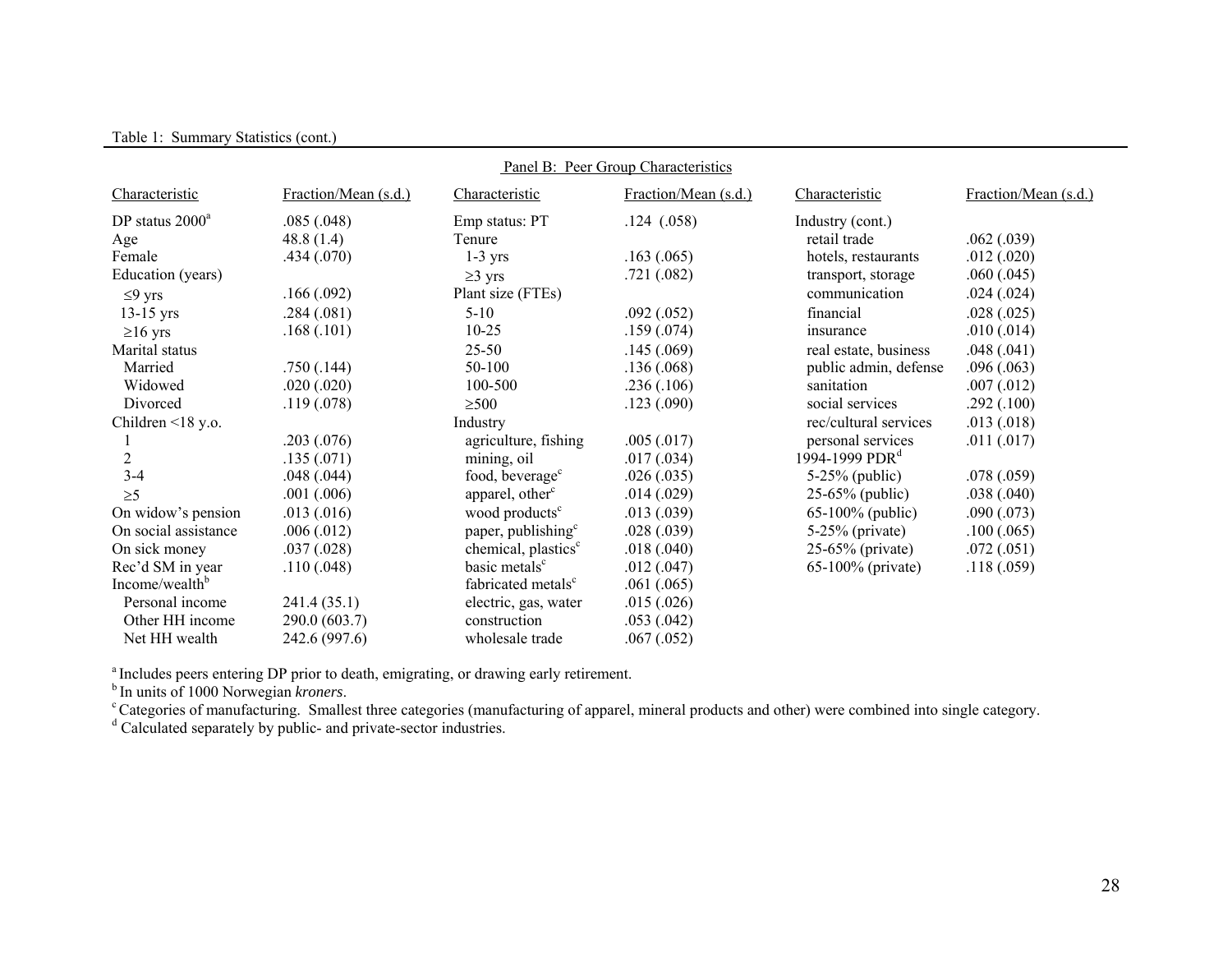#### Table 1: Summary Statistics (cont.)

| Panel C: Neighborhood and Municipality Characteristics                                                                                                                                                                                                                                                                                 |                                                                                                                                            |                                                                                                                                                                                                                                                                                                                                                                                                                                                                                                                                            |                                                                                                                                                                                                                                |                                                                                                                                                                                    |                                          |  |
|----------------------------------------------------------------------------------------------------------------------------------------------------------------------------------------------------------------------------------------------------------------------------------------------------------------------------------------|--------------------------------------------------------------------------------------------------------------------------------------------|--------------------------------------------------------------------------------------------------------------------------------------------------------------------------------------------------------------------------------------------------------------------------------------------------------------------------------------------------------------------------------------------------------------------------------------------------------------------------------------------------------------------------------------------|--------------------------------------------------------------------------------------------------------------------------------------------------------------------------------------------------------------------------------|------------------------------------------------------------------------------------------------------------------------------------------------------------------------------------|------------------------------------------|--|
| Characteristic                                                                                                                                                                                                                                                                                                                         | Fraction/Mean (s.d.)                                                                                                                       | Characteristic                                                                                                                                                                                                                                                                                                                                                                                                                                                                                                                             | Fraction/Mean (s.d.)                                                                                                                                                                                                           | Characteristic                                                                                                                                                                     | Fraction/Mean (s.d.)                     |  |
| Municipality (1994)<br>Total population <sup>a</sup><br>Fraction immigrant<br>Fraction $\leq 18$ y.o. <sup>a</sup><br>Fraction $18-40$ y.o. <sup>a</sup><br>Fraction $\geq 61$ y.o. <sup>a</sup><br>Mean income <sup>b</sup><br>Mean wealth <sup>b</sup><br>Unemployment rate <sup>b</sup><br>Fract. emp'd $FT/PTc$<br>Urban indicator | 75201 (114795)<br>.053(.043)<br>.221(.032)<br>.322(.023)<br>.202 (.037)<br>139.8 (23.2)<br>71.7(45.5)<br>.140(.044)<br>.586 (.078)<br>.843 | Neighborhood (1994)<br>Total population <sup>a</sup><br>Fraction immigrant<br>Fraction $\leq$ 18 y.o. <sup>a</sup><br>Fraction $18-40$ y.o. <sup>a</sup><br>Fraction $\geq 61$ y.o. <sup>a</sup><br>Mean income <sup>b</sup><br>Mean wealth <sup>b</sup><br>Unemployment rate <sup>b</sup><br>Fract. emp'd $FT/PTc$<br>Fract. emp'd MPT <sup>c</sup><br>Fract. self-emp'd <sup>c</sup><br>Fract. perm. $DPc$<br>Fract. temp. $DPc$<br>Fract. rehab pension <sup>c</sup><br>Fract. day money <sup>c</sup><br>Fract. unemployed <sup>c</sup> | 691 (609)<br>.048(.056)<br>.225(.066)<br>.319(.053)<br>.189(.093)<br>146.9(41.6)<br>67.6(127.8)<br>.132(.060)<br>.619 (.099)<br>.056(.029)<br>.071(.053)<br>.106(.059)<br>.002(.005)<br>.022(.017)<br>.049(.030)<br>.013(.013) | Municipality (1999)<br>Unemployment rate <sup>b</sup><br>Unemp rate missing <sup>b,d</sup><br>Neighborhood (1999)<br>Unemployment rate <sup>b</sup><br>Unemp rate missing $^{b,d}$ | .098(.039)<br>.006<br>.092(.051)<br>.007 |  |
|                                                                                                                                                                                                                                                                                                                                        |                                                                                                                                            | Peer group population                                                                                                                                                                                                                                                                                                                                                                                                                                                                                                                      | 119.2(116.4)                                                                                                                                                                                                                   |                                                                                                                                                                                    |                                          |  |

<sup>a</sup> Calculated over native Norwegians.

 $b^b$  Calculated over natives age 22-67, omitting those on early retirement.

 $\textdegree$  Calculated over natives age 40-61 in 1994.

<sup>d</sup> In 1999, unemployment rate set to missing if municipality/neighborhood no longer exists or fewer than 10 within area in labor force.

*Notes*: N=354015. Sample consists of workers, age 45-63 in 1999, employed FT or PT in 1994 and 1999. Also dropped were those in small 1999 plants (<5 FTEs), on social assistance in 1999, missing income/wealth variables in 1999, or having fewer than 10 persons in defined peer group (see text for definition).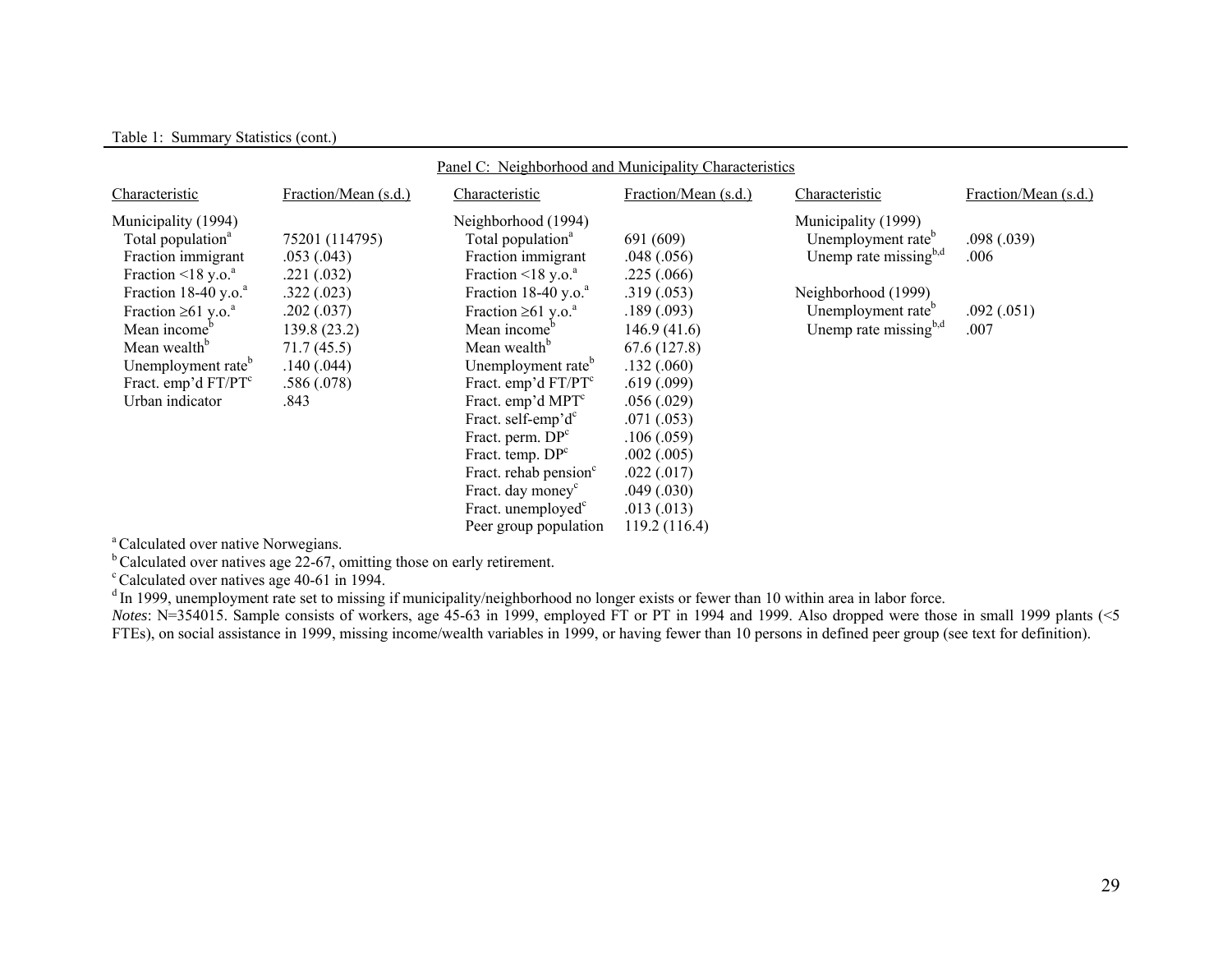|                                                                                                                                       |                                     | <b>Individual-Level Models</b>                                                                                                                                    | Peer-Level Models               |                                                                                                                                                                              |                                                                                    |  |  |  |  |
|---------------------------------------------------------------------------------------------------------------------------------------|-------------------------------------|-------------------------------------------------------------------------------------------------------------------------------------------------------------------|---------------------------------|------------------------------------------------------------------------------------------------------------------------------------------------------------------------------|------------------------------------------------------------------------------------|--|--|--|--|
|                                                                                                                                       | Model 1                             | Model 2                                                                                                                                                           | Model 3                         | Model 4                                                                                                                                                                      | Model 5                                                                            |  |  |  |  |
| Dependent variable: 2000 DP utilization                                                                                               |                                     |                                                                                                                                                                   |                                 |                                                                                                                                                                              |                                                                                    |  |  |  |  |
| <b>PDR</b> cats                                                                                                                       |                                     |                                                                                                                                                                   |                                 |                                                                                                                                                                              |                                                                                    |  |  |  |  |
| $5 - 25%$                                                                                                                             | $.0047**$                           |                                                                                                                                                                   | .0028                           |                                                                                                                                                                              |                                                                                    |  |  |  |  |
|                                                                                                                                       | (.0012)                             |                                                                                                                                                                   | (.0058)                         |                                                                                                                                                                              |                                                                                    |  |  |  |  |
| 25-65%                                                                                                                                | $.0117**$                           |                                                                                                                                                                   | .0067                           |                                                                                                                                                                              |                                                                                    |  |  |  |  |
|                                                                                                                                       | (.0016)                             |                                                                                                                                                                   | (.0069)                         |                                                                                                                                                                              |                                                                                    |  |  |  |  |
| 65-100%                                                                                                                               | $.0111**$                           |                                                                                                                                                                   | $.0231**$                       |                                                                                                                                                                              |                                                                                    |  |  |  |  |
|                                                                                                                                       | (.0013)                             |                                                                                                                                                                   | (.0053)                         |                                                                                                                                                                              |                                                                                    |  |  |  |  |
|                                                                                                                                       |                                     |                                                                                                                                                                   |                                 |                                                                                                                                                                              |                                                                                    |  |  |  |  |
|                                                                                                                                       |                                     |                                                                                                                                                                   |                                 |                                                                                                                                                                              |                                                                                    |  |  |  |  |
|                                                                                                                                       |                                     |                                                                                                                                                                   |                                 |                                                                                                                                                                              |                                                                                    |  |  |  |  |
|                                                                                                                                       |                                     |                                                                                                                                                                   |                                 |                                                                                                                                                                              |                                                                                    |  |  |  |  |
|                                                                                                                                       |                                     |                                                                                                                                                                   |                                 |                                                                                                                                                                              |                                                                                    |  |  |  |  |
|                                                                                                                                       |                                     |                                                                                                                                                                   |                                 |                                                                                                                                                                              |                                                                                    |  |  |  |  |
|                                                                                                                                       |                                     |                                                                                                                                                                   |                                 |                                                                                                                                                                              |                                                                                    |  |  |  |  |
|                                                                                                                                       |                                     |                                                                                                                                                                   |                                 |                                                                                                                                                                              |                                                                                    |  |  |  |  |
|                                                                                                                                       |                                     |                                                                                                                                                                   |                                 |                                                                                                                                                                              |                                                                                    |  |  |  |  |
|                                                                                                                                       |                                     |                                                                                                                                                                   |                                 |                                                                                                                                                                              |                                                                                    |  |  |  |  |
|                                                                                                                                       |                                     |                                                                                                                                                                   |                                 |                                                                                                                                                                              |                                                                                    |  |  |  |  |
|                                                                                                                                       |                                     |                                                                                                                                                                   |                                 |                                                                                                                                                                              |                                                                                    |  |  |  |  |
| $PDR - private$                                                                                                                       |                                     |                                                                                                                                                                   |                                 |                                                                                                                                                                              |                                                                                    |  |  |  |  |
| $5 - 25%$                                                                                                                             |                                     | $.0054**$                                                                                                                                                         |                                 | $.0246**$                                                                                                                                                                    | $.0247**$                                                                          |  |  |  |  |
|                                                                                                                                       |                                     | (.0016)                                                                                                                                                           |                                 | (.0076)                                                                                                                                                                      | (.0076)                                                                            |  |  |  |  |
| 25-65%                                                                                                                                |                                     |                                                                                                                                                                   |                                 |                                                                                                                                                                              |                                                                                    |  |  |  |  |
|                                                                                                                                       |                                     | (.0020)                                                                                                                                                           |                                 |                                                                                                                                                                              |                                                                                    |  |  |  |  |
|                                                                                                                                       |                                     |                                                                                                                                                                   |                                 |                                                                                                                                                                              |                                                                                    |  |  |  |  |
|                                                                                                                                       |                                     |                                                                                                                                                                   |                                 |                                                                                                                                                                              |                                                                                    |  |  |  |  |
|                                                                                                                                       |                                     |                                                                                                                                                                   |                                 |                                                                                                                                                                              |                                                                                    |  |  |  |  |
|                                                                                                                                       |                                     |                                                                                                                                                                   |                                 |                                                                                                                                                                              |                                                                                    |  |  |  |  |
|                                                                                                                                       |                                     |                                                                                                                                                                   |                                 |                                                                                                                                                                              |                                                                                    |  |  |  |  |
|                                                                                                                                       |                                     |                                                                                                                                                                   |                                 |                                                                                                                                                                              |                                                                                    |  |  |  |  |
| F-stat<br>p-value<br>$PDR-public$<br>$5 - 25%$<br>25-65%<br>65-100%<br>F-stat<br>p-value<br>65-100%<br>F-stat<br>p-value<br>mean<br>N | 34.04<br>< .0001<br>.0861<br>506623 | $.0033^{+}$<br>(.0018)<br>$.0047^{+}$<br>(.0025)<br>.0020<br>(.0017)<br>1.84<br>.1368<br>$.0160**$<br>$.0188**$<br>(.0020)<br>43.09<br>< .0001<br>.0861<br>506623 | 6.63<br>.0002<br>.0931<br>10351 | $-0.0222**$<br>(.0084)<br>$-.0263*$<br>(.0110)<br>$-.0045$<br>(.0068)<br>3.60<br>.0128<br>$.0331**$<br>(.0089)<br>$.0629**$<br>(.0087)<br>19.11<br>< .0001<br>.0931<br>10351 | $.0324**$<br>(.0089)<br>$.0634**$<br>(.0087)<br>19.30<br>< .0001<br>.0931<br>10351 |  |  |  |  |

Table 2: Effect of Plant Downsizing on Neighborhood Disability Pension Utilization

*Notes*:  $\frac{1}{x}$ ,  $*$  and  $**$  denote significance at the 10, 5 and 1 percent level. Robust standard error in parentheses. All estimates adjusted for individual and plant 1994 characteristics (described in text). F-stat refers to test of joint significance for the three PDR coefficients.

Models 1 and 2: Individual-level linear probability (OLS) results, estimated over sample of peers in 1994 plants with at least 5 FTEs. Standard errors corrected for non-independent residuals within plant.

Models 3-5: Peer-level OLS results, with observations weighted based on number of peers comprising peer group.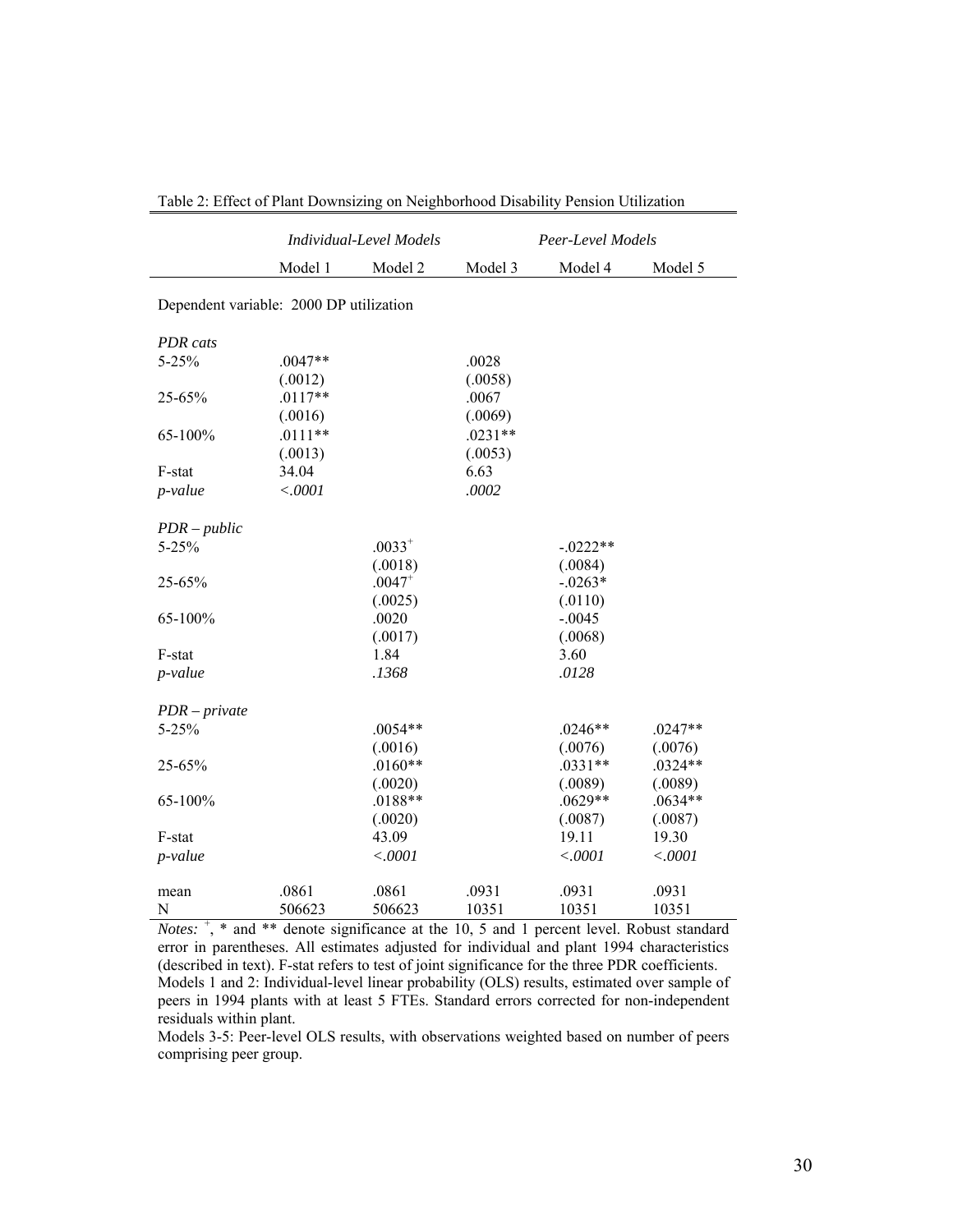|                                         | OLS model | IV model  | Reduced<br>form | RF: Implied<br>IV estimate | <b>IV</b> Probit   |
|-----------------------------------------|-----------|-----------|-----------------|----------------------------|--------------------|
|                                         |           |           |                 |                            |                    |
| Dependent variable: 2003 DP utilization |           |           |                 |                            |                    |
| Peer 2000 DP                            | $.0897**$ | .6518**   |                 |                            | $4.9613**$         |
| utilization                             | (.0116)   | (.1600)   |                 |                            | (1.190)<br>[.6176] |
| 1 <sup>st</sup> stage PDR coefficients  |           |           |                 |                            |                    |
| $5 - 25%$                               |           | $.0222**$ | $.0137^{+}$     | .6171                      | $.0222**$          |
|                                         |           | (.0077)   | (.0083)         |                            | (.0077)            |
| $25 - 65%$                              |           | $.0293**$ | $.0180^{+}$     | .6143                      | .0293**            |
|                                         |           | (.0089)   | (.0100)         |                            | (.0089)            |
| $65 - 100\%$                            |           | $.0622**$ | $.0408**$       | .6559                      | $.0622**$          |
|                                         |           | (.0087)   | (.0098)         |                            | (.0087)            |
| F-stat                                  |           | 17.96     | 6.12            |                            | 17.96              |
| p-value                                 |           | <.0001    | .0004           |                            | < .0001            |
| mean                                    | .0688     | .0688     | 0688            | 0688                       | 0688               |
| N<br>ᆠ                                  | 379596    | 379596    | 379596          | 379596                     | 379596             |

Table 3: Main Results: The Effect of Social Interaction on Disability Pension Entry

*Notes*:  $\frac{1}{x}$ ,  $*$  and  $**$  denote significance at the 10, 5 and 1 percent level. Robust standard error in parenthesis, corrected for non-independent residuals within neighborhood. All estimates adjusted for neighborhood, municipality and peer characteristics in 1994, and worker characteristics in 1999 (described in text). F-stat refers to test of joint significance for the three PDR coefficients. Mean marginal effect implied from IV Probit model presented in brackets.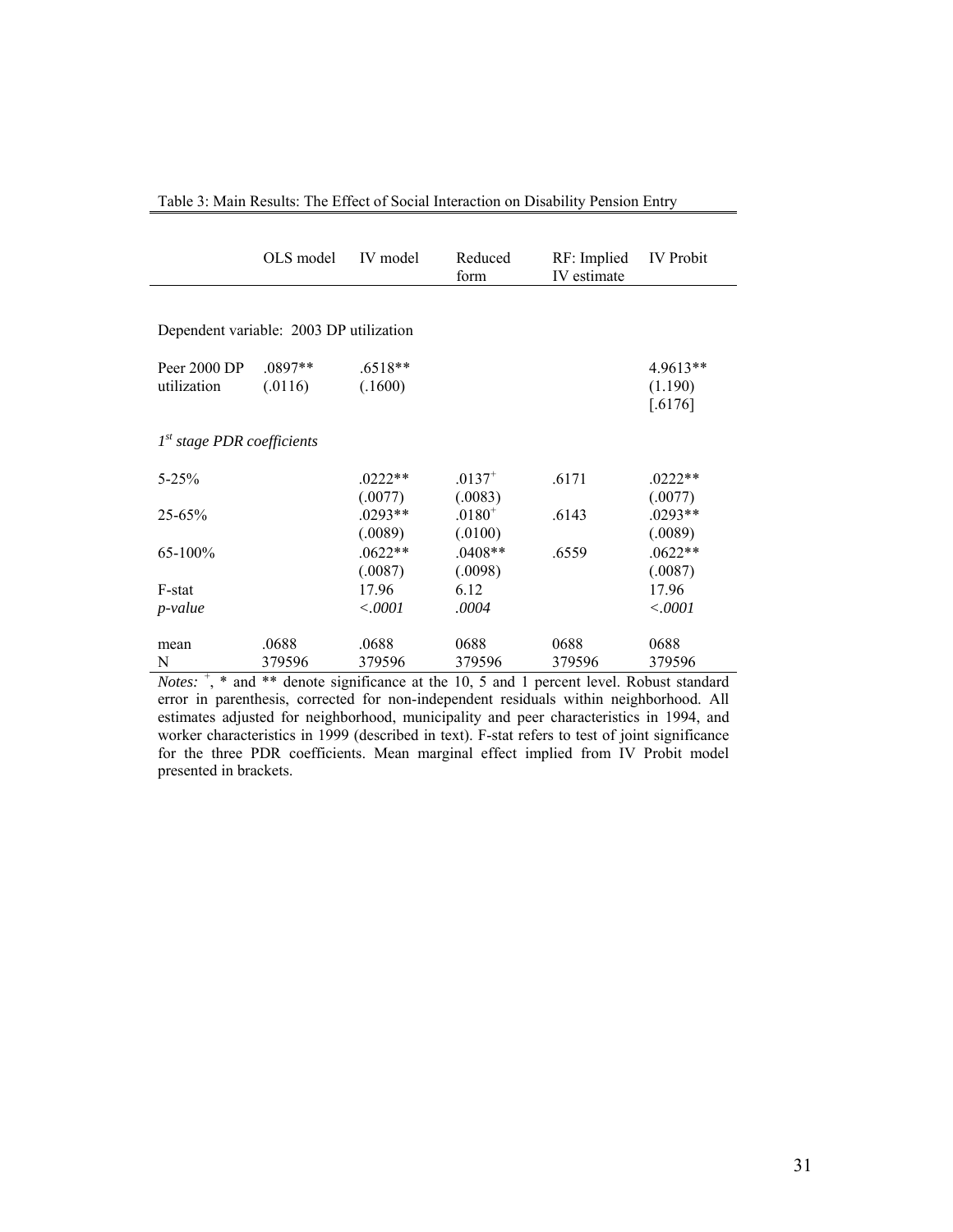#### Table 4: Robustness Checks

|                                                                                                           | IV <sub>1</sub>      | IV <sub>2</sub>      | IV <sub>3</sub>      | IV $4$               | IV <sub>5</sub>      | IV <sub>6</sub>      | IV <sub>7</sub>           | IV <sub>8</sub>            |
|-----------------------------------------------------------------------------------------------------------|----------------------|----------------------|----------------------|----------------------|----------------------|----------------------|---------------------------|----------------------------|
| Dependent variable: 2003 DP utilization                                                                   |                      |                      |                      |                      |                      |                      |                           |                            |
| Peer 2000 DP utilization                                                                                  | $.6518**$<br>(.1600) | $.6219**$<br>(.1596) | $.6187**$<br>(.1597) | $.6234**$<br>(.1598) | $.6376**$<br>(.1610) | $.6287**$<br>(.1643) | $.6577**$<br>(.2043)      | .7314**<br>(.2681)         |
| I <sup>st</sup> stage coefficients:                                                                       |                      |                      |                      |                      |                      |                      |                           |                            |
| PDR 5-25%                                                                                                 | $.0222**$<br>(.0077) | $.0222**$<br>(.0076) | $.0222**$<br>(.0076) | $.0222**$<br>(.0076) | $.0233**$<br>(.0076) | $.0232**$<br>(.0076) | $.0252**$<br>(.0079)      | $.0233**$<br>(.0081)       |
| PDR 25-65%                                                                                                | $.0293**$<br>(.0089) | $.0293**$<br>(.0088) | $.0293**$<br>(.0088) | $.0292**$<br>(.0088) | $.0306**$<br>(.0089) | $.0301**$<br>(.0089) | $.0277**$<br>(.0090)      | $.0264**$<br>(.0098)       |
| PDR 65-100%                                                                                               | $.0622**$<br>(.0087) | $.0620**$<br>(.0086) | $.0620**$<br>(.0086) | $.0619**$<br>(.0086) | $.0613**$<br>(.0086) | $.0614**$<br>(.0087) | $.0604**$<br>(.0088)      | $.0563**$<br>(.0092)       |
| F-stat<br>$p$ -value                                                                                      | 17.96<br>< .0001     | 18.09<br>< 0001      | 18.09<br>< 0001      | 18.09<br>< 0001      | 18.00<br>< 0001      | 17.86<br>< 0001      | 16.60<br>< 0001           | 13.23<br>< 0001            |
| added covariates                                                                                          |                      |                      |                      |                      |                      |                      |                           |                            |
| PDRs (94-99) <sup>a</sup>                                                                                 |                      | $\mathbf X$          | $\mathbf X$          | $\mathbf X$          | $\mathbf X$          | $\mathbf X$          | $\mathbf X$               | $\mathbf X$                |
| PDRs $(99-03)^b$                                                                                          |                      |                      | $\mathbf X$          | $\mathbf X$          | $\mathbf X$          | $\mathbf X$          | $\mathbf X$               | $\mathbf X$                |
| $\Delta$ inc./wealth (94-99) <sup>c</sup>                                                                 |                      |                      |                      | $\mathbf X$          | $\mathbf X$          | $\mathbf X$          | X                         | $\mathbf X$                |
| nbhd/munic unemp rate $(99)^d$                                                                            |                      |                      |                      |                      | $\mathbf X$          | $\mathbf X$          | $\boldsymbol{\mathrm{X}}$ | $\mathbf X$                |
| sub-samples                                                                                               |                      |                      |                      |                      |                      | $\mathbf X$          |                           |                            |
| $\geq$ 5 FT workers in plant (94)<br>employed same plant 94-99<br>stable/growing plant 94-99 <sup>e</sup> |                      |                      |                      |                      |                      |                      | $\mathbf X$               | $\mathbf X$<br>$\mathbf X$ |
| Mean<br>N                                                                                                 | .0688<br>379596      | .0688<br>379596      | .0688<br>379596      | .0688<br>379593      | .0688<br>379593      | .0689<br>363742      | .0711<br>233359           | .0704<br>147046            |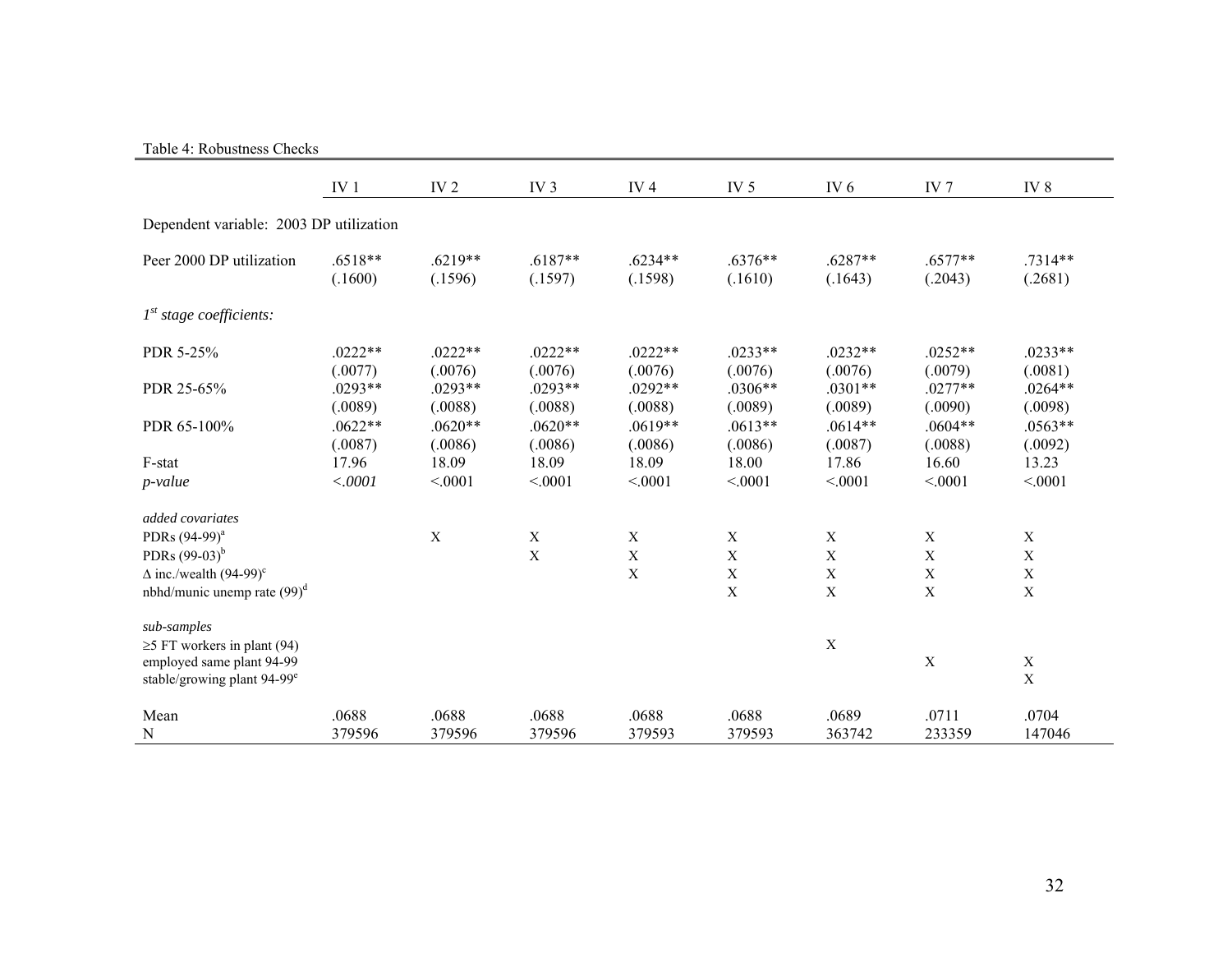*Table 4 Notes:* \*\* denotes significance at the 1 percent level. Robust standard error in parenthesis, corrected for non-independent residuals within neighborhood. All estimates adjusted for neighborhood, municipality and peer characteristics in 1994, and worker characteristics in 1999 (described in text). F-stat refers to test of joint significance for the three PDR co

<sup>a</sup> Individual PDR covariates added for worker's 1994 plant (ten-percentile categories), entered separately for public- and private-sector industries. Also added were indictors for public-sector industry, part-time status and employment in small (<5 FTEs) plant in 1994.<br><sup>b</sup> Individual PDR covariates added for worker's 1999 plant (ten-percentile categories), entered separately

<sup>c</sup> Entered as third-order terms for change in personal income, change in other household income and change in household wealth. Two observations missing 1994 income/wealth variables were omitted.

<sup>d</sup> Entered as second-order terms, set to zero for neighborhoods/municipalities either missing of containing fewer than 10 persons in labor force in 1999, with indicators for such neighborhoods/municipalities.

e Employed throughout 1994-1999 period in plant downsizing less than 5%.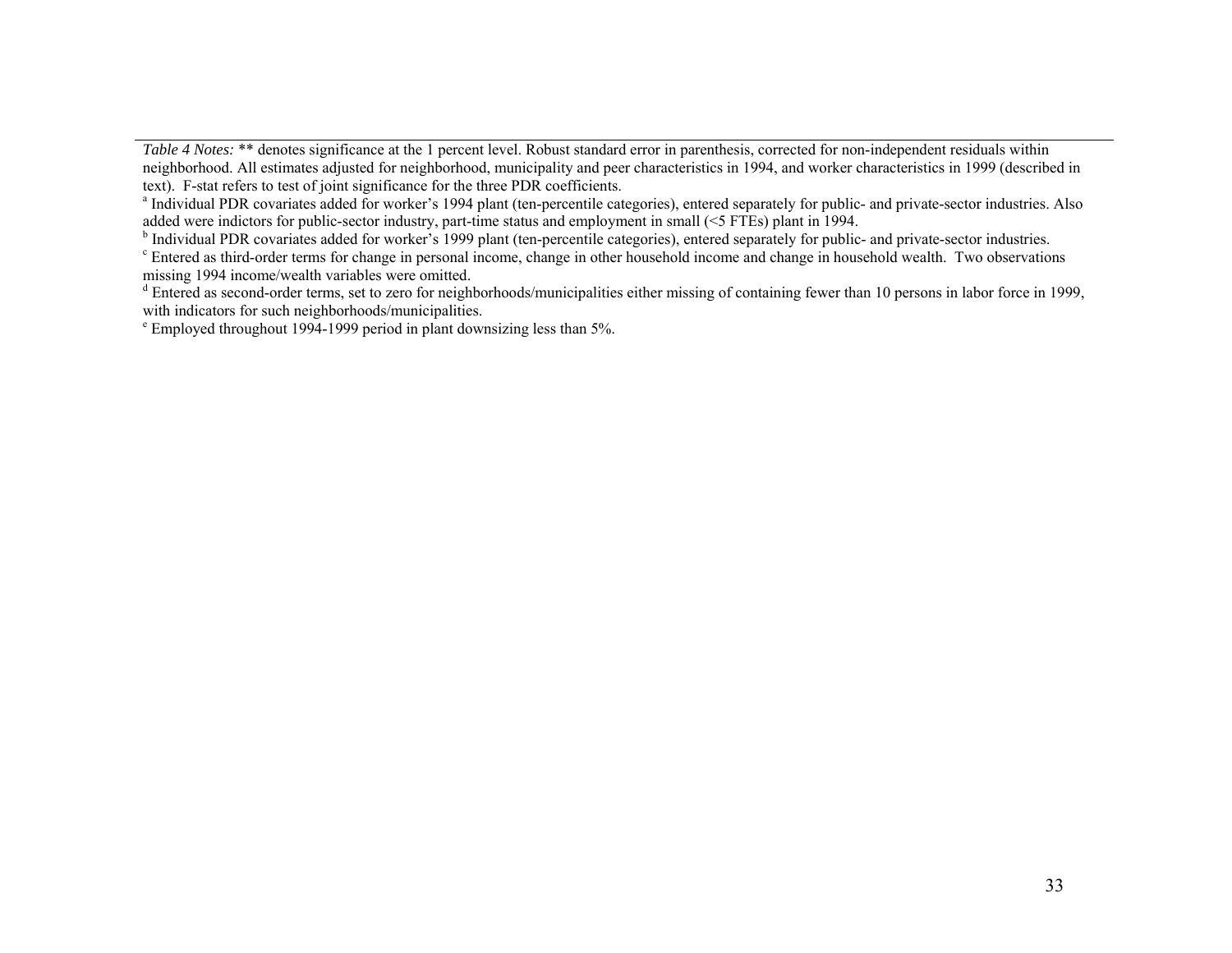| Dependent variable:<br>Received SM in year | 1992     | 1993     | 1994     | 1995      | 1996      | 1997      | 1998     | 1999        | 2000                 | 2001      | 2002     |
|--------------------------------------------|----------|----------|----------|-----------|-----------|-----------|----------|-------------|----------------------|-----------|----------|
| PDR categories                             |          |          |          |           |           |           |          |             |                      |           |          |
| $5 - 25%$                                  | .0065    | $-.0014$ | $-.0076$ | $-.0020$  | $.0282*$  | .0099     | .0095    | $-.0076$    | .0069                | .0138     | .0214    |
|                                            | (.0109)  | (.0111)  | (.0104)  | (.0111)   | (.0116)   | (0120)    | (.0118)  | (.0128)     | (.0139)              | (.0144)   | (.0146)  |
| $25 - 65%$                                 | $-.0074$ | $-.0009$ | .0029    | $-0.0193$ | .0139     | $.0412**$ | $-.0080$ | $.0273^{+}$ | .0110                | $.0422**$ | $.0387*$ |
|                                            | (.0122)  | (.0120)  | (.0124)  | (.0134)   | (.0130)   | (.0140)   | (.0139)  | (.0150)     | (.0157)              | (.0163)   | (.0166)  |
| 65-100%                                    | $-.0028$ | $-.0160$ | $-.0029$ | .0032     | $.0347**$ | $.0251*$  | .0059    | .01880      | $.0297$ <sup>+</sup> | .0147     | $-.0036$ |
|                                            | (.0122)  | (.0122)  | (.0120)  | (.0126)   | (.0131)   | (.0138)   | (.0142)  | (.0142)     | (.0157)              | (.0166)   | (.0168)  |
| F-stat                                     | 0.34     | 0.61     | 0.24     | 0.82      | 3.46      | 3.33      | .48      | 1.90        | 1.20                 | 2.27      | 2.47     |
| <i>p</i> -value                            | .7944    | .6076    | .8694    | .4823     | .0157     | .0186     | .6965    | .1280       | .3068                | .0778     | .0598    |
| Mean                                       | .1162    | .1166    | .1211    | .1337     | .1449     | .1614     | .1662    | .1893       | .2364                | .2286     | .2286    |
| N                                          | 379596   | 379596   | 379596   | 379596    | 379596    | 379596    | 379596   | 379596      | 379596               | 355820    | 342128   |

*Notes*: <sup>+</sup>, \* and \*\* denote significance at the 10, 5 and 1 percent level. Robust standard error in parenthesis, corrected for non-independent residuals within neighborhood. All estimates adjusted for neighborhood, municipality and peer characteristics in 1994, and worker characteristics in 1999 (described in text). F-stat refers to test of joint significance for the three PDR coefficients. Results for 2001 and 2002 omit workers having died, emigrated or drawing early retirement (AFP) at end of previous calendar year.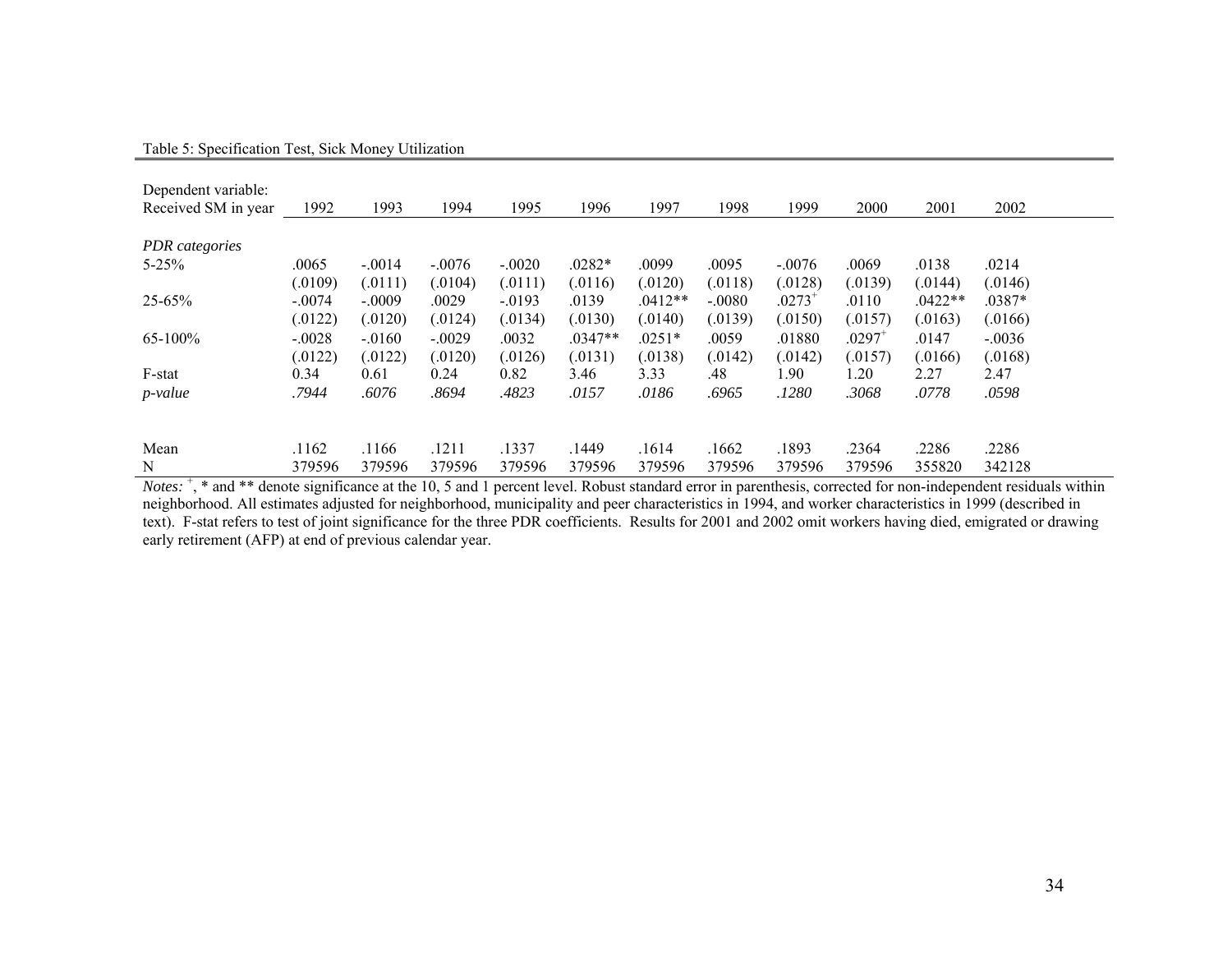| Dependent variable:<br>Neighbood DP rate in year | 1992          | 1993        | 1994      |
|--------------------------------------------------|---------------|-------------|-----------|
|                                                  |               |             |           |
| PDR categories                                   |               |             |           |
| $5 - 25%$                                        | $-0.0133^{+}$ | $-0118$     | $-.0140+$ |
|                                                  | (.0072)       | (.0075)     | (.0079)   |
| $25 - 65%$                                       | .0077         | .0109       | .0137     |
|                                                  | (.0082)       | (.0085)     | (.0091)   |
| 65-100%                                          | .0132         | $.0158^{+}$ | $.0205*$  |
|                                                  | (.0080)       | (.0084)     | (.0088)   |
| F-stat                                           | 3.09          | 3.23        | 4.56      |
| $p$ -value                                       | .0261         | .0216       | .0034     |
| Mean                                             | .0880         | .0955       | .1080     |
| N                                                | 379596        | 379596      | 379596    |

Table 6: Specification Test, Neighborhood Disability Participation prior to 1995

*Notes*:  $\dot{ }$ ,  $*$  and  $**$  denote significance at the 10, 5 and 1 percent level. Neighborhood DP rate calculated over similarly-aged individuals in worker's 1994 neighborhood (age 40-61 in 1994). Robust standard error in parenthesis, corrected for non-independent residuals within neighborhood. All estimates adjusted for neighborhood, municipality and peer characteristics in 1994, and worker characteristics in 1999 (described in text), omitting covariates capturing percent of 1994 neighbors in each of the following categories: employed FT/PT, employed MPT, self-employed, receiving day money, unemployed without day money, receiving rehabilitation pension, receiving permanent DP, receiving temporary DP. F-stat refers to test of joint significance for the three PDR coefficients.